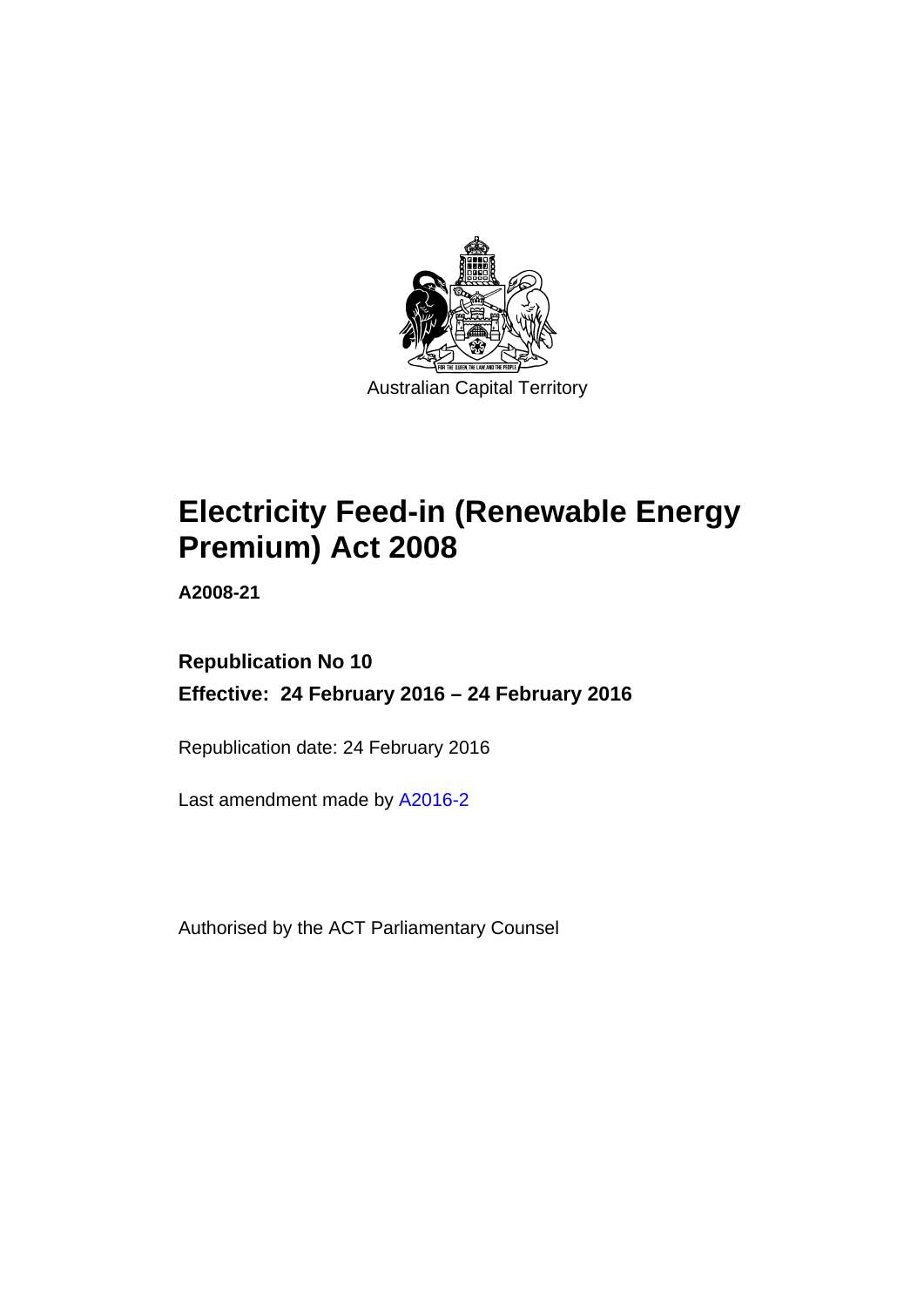### **About this republication**

#### **The republished law**

This is a republication of the *Electricity Feed-in (Renewable Energy Premium) Act 2008* (including any amendment made under the *[Legislation Act 2001](http://www.legislation.act.gov.au/a/2001-14)*, part 11.3 (Editorial changes)) as in force on 24 February 2016*.* It also includes any commencement, amendment, repeal or expiry affecting this republished law to 24 February 2016.

The legislation history and amendment history of the republished law are set out in endnotes 3 and 4.

#### **Kinds of republications**

The Parliamentary Counsel's Office prepares 2 kinds of republications of ACT laws (see the ACT legislation register at [www.legislation.act.gov.au](http://www.legislation.act.gov.au/)):

- authorised republications to which the *[Legislation Act 2001](http://www.legislation.act.gov.au/a/2001-14)* applies
- unauthorised republications.

The status of this republication appears on the bottom of each page.

#### **Editorial changes**

The *[Legislation Act 2001](http://www.legislation.act.gov.au/a/2001-14)*, part 11.3 authorises the Parliamentary Counsel to make editorial amendments and other changes of a formal nature when preparing a law for republication. Editorial changes do not change the effect of the law, but have effect as if they had been made by an Act commencing on the republication date (see *[Legislation Act 2001](http://www.legislation.act.gov.au/a/2001-14)*, s 115 and s 117). The changes are made if the Parliamentary Counsel considers they are desirable to bring the law into line, or more closely into line, with current legislative drafting practice.

This republication does not include amendments made under part 11.3 (see endnote 1).

#### **Uncommenced provisions and amendments**

If a provision of the republished law has not commenced, the symbol  $\mathbf{U}$  appears immediately before the provision heading. Any uncommenced amendments that affect this republished law are accessible on the ACT legislation register [\(www.legislation.act.gov.au\)](http://www.legislation.act.gov.au/). For more information, see the home page for this law on the register.

#### **Modifications**

If a provision of the republished law is affected by a current modification, the symbol  $\mathbf{M}$ appears immediately before the provision heading. The text of the modifying provision appears in the endnotes. For the legal status of modifications, see the *[Legislation Act 2001](http://www.legislation.act.gov.au/a/2001-14)*, section 95.

#### **Penalties**

At the republication date, the value of a penalty unit for an offence against this law is \$150 for an individual and \$750 for a corporation (see *[Legislation Act 2001](http://www.legislation.act.gov.au/a/2001-14)*, s 133).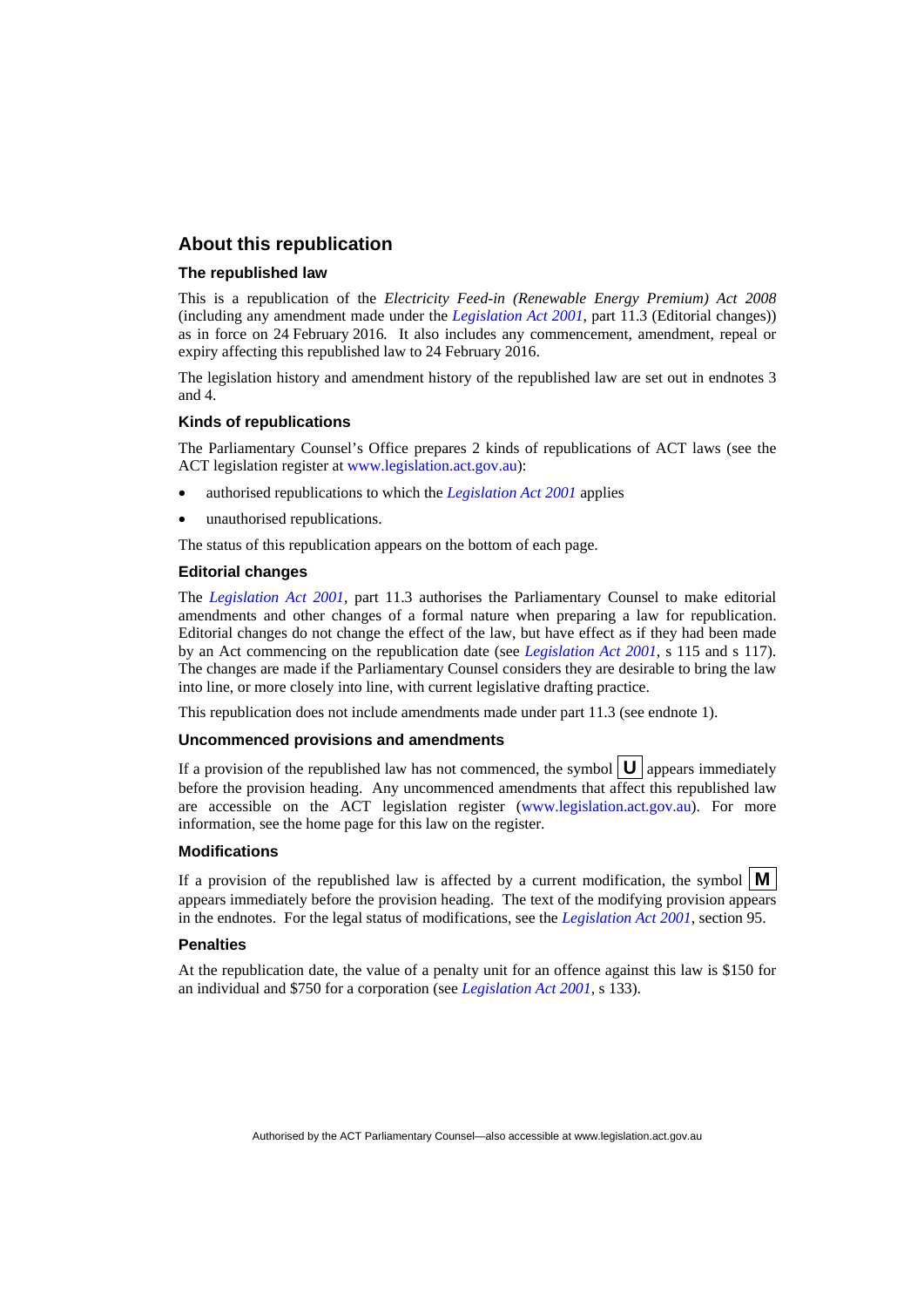

# **Electricity Feed-in (Renewable Energy Premium) Act 2008**

# **Contents**

| Part 1                      | <b>Preliminary</b>                                                                                    |   |  |
|-----------------------------|-------------------------------------------------------------------------------------------------------|---|--|
| 1                           | Name of Act                                                                                           | 2 |  |
| 4                           | Dictionary                                                                                            | 2 |  |
| 5                           | <b>Notes</b>                                                                                          | 2 |  |
| 5AA                         | Offences against Act—application of Criminal Code etc                                                 |   |  |
| Part 1A                     | <b>Objects and important concepts</b>                                                                 |   |  |
| 5A                          | Objects of Act                                                                                        | 4 |  |
| 5B                          | Meaning of renewable energy generator and renewable energy source                                     | 4 |  |
| 5C                          | Meaning of <i>capacity</i>                                                                            | 5 |  |
| 5D                          | Meaning of medium renewable energy generator and micro renewable<br>energy generator                  | 5 |  |
| 5E                          | Meaning of <i>compliant</i>                                                                           | 6 |  |
| R <sub>10</sub><br>24/02/16 | Electricity Feed-in (Renewable Energy Premium) Act 2008<br>contents 1<br>Effective: 24/02/16-24/02/16 |   |  |

Page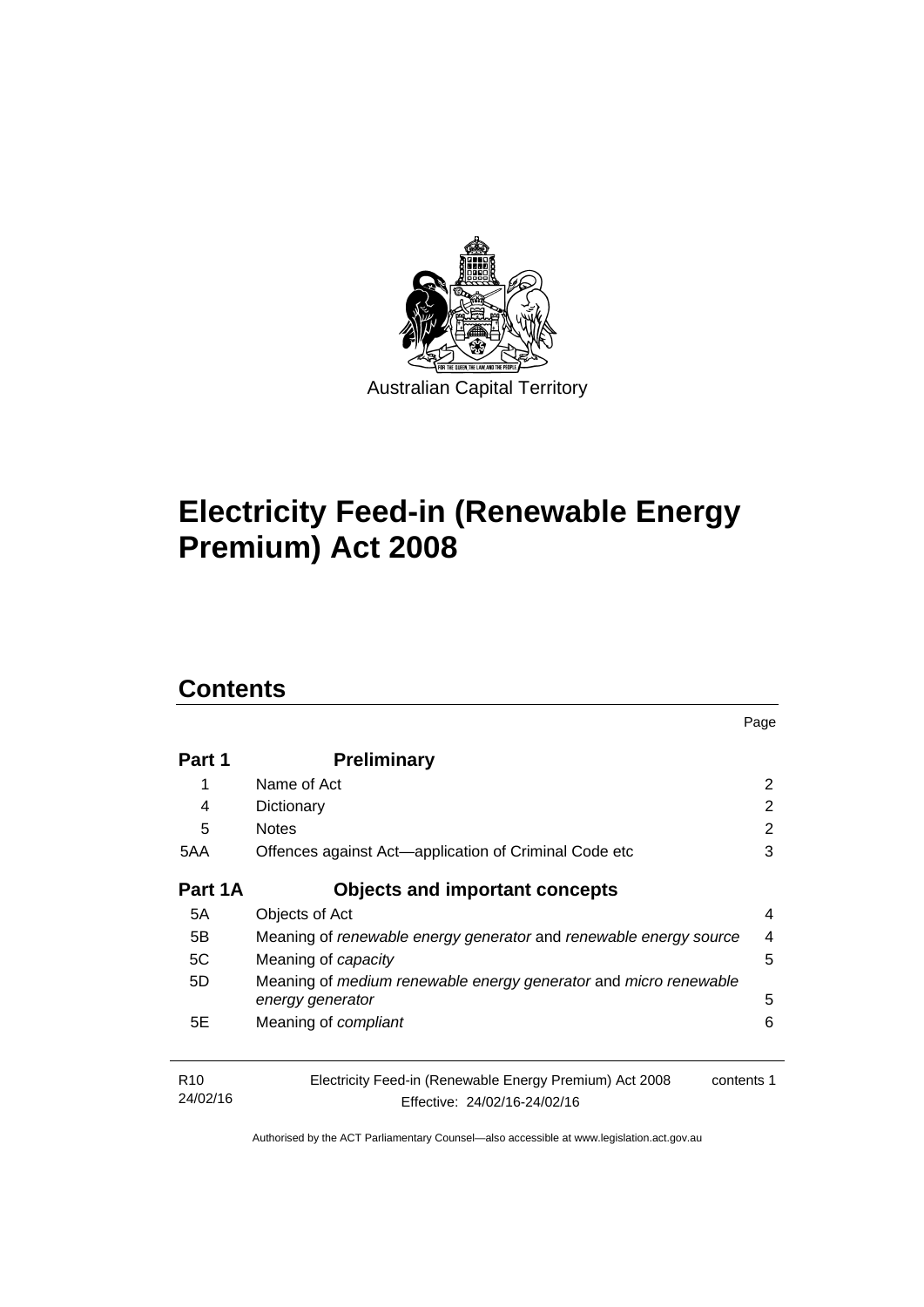| 5F             | Meaning of eligible entity                                                                                | Page<br>7 |
|----------------|-----------------------------------------------------------------------------------------------------------|-----------|
| Part 2         | Renewable energy—supply to electricity<br>network                                                         |           |
| 6              | Feed-in from renewable energy generators to electricity network                                           | 10        |
| 6A             | What is the normal cost of electricity?                                                                   | 11        |
| $\overline{7}$ | Utility service                                                                                           | 11        |
| 8              | Payment for electricity from renewable energy generators                                                  | 11        |
| 8Α             | Recovery of cost of renewable energy premium                                                              | 13        |
| 9              | Determination of percentages                                                                              | 13        |
| Part 3         | Renewable energy premium-determination                                                                    |           |
|                | of rate                                                                                                   |           |
| 10             | Determination of premium rate                                                                             | 14        |
| 11             | Premium rate-20 years                                                                                     | 15        |
| Part 3A        | Reporting                                                                                                 |           |
| <b>11A</b>     | <b>Report by Minister</b>                                                                                 | 18        |
|                |                                                                                                           |           |
| 11B            | Electricity distributors to give information to Minister                                                  | 18        |
| 11C            | Audit of information given to Minister                                                                    | 19        |
| Part 4         | <b>Miscellaneous</b>                                                                                      |           |
| 12             | Regulation-making power                                                                                   | 21        |
| 13             | Review of operation of Act                                                                                | 21        |
| Part 10        | <b>Transitional-Planning, Building and</b><br><b>Environment Legislation Amendment</b><br><b>Act 2016</b> |           |
| 30             | Effect of Electricity Feed-in (Renewable Energy Premium) Rate<br>Determination 2011 (No 1)                | 22        |

| Electricity Feed-in (Renewable Energy Premium) Act 2008<br>contents 2 |                              | R <sub>10</sub> |
|-----------------------------------------------------------------------|------------------------------|-----------------|
|                                                                       | Effective: 24/02/16-24/02/16 | 24/02/16        |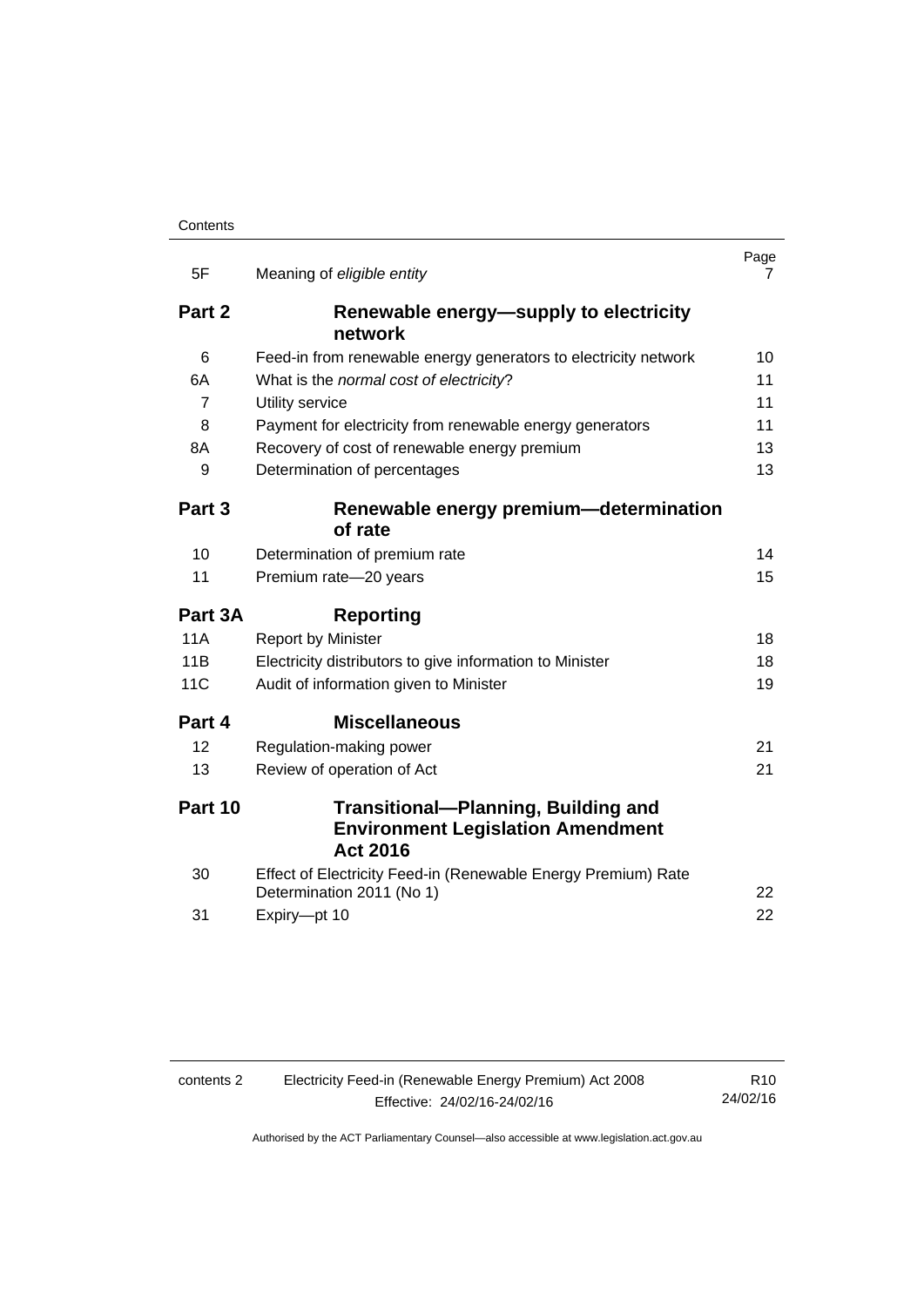|                   |                        | Contents |
|-------------------|------------------------|----------|
|                   |                        | Page     |
| <b>Dictionary</b> |                        | 23       |
|                   |                        |          |
| <b>Endnotes</b>   |                        |          |
| 1                 | About the endnotes     | 25       |
| 2                 | Abbreviation key       | 25       |
| 3                 | Legislation history    | 26       |
| 4                 | Amendment history      | 28       |
| 5                 | Earlier republications | 31       |

R10 24/02/16 Electricity Feed-in (Renewable Energy Premium) Act 2008 Effective: 24/02/16-24/02/16

contents 3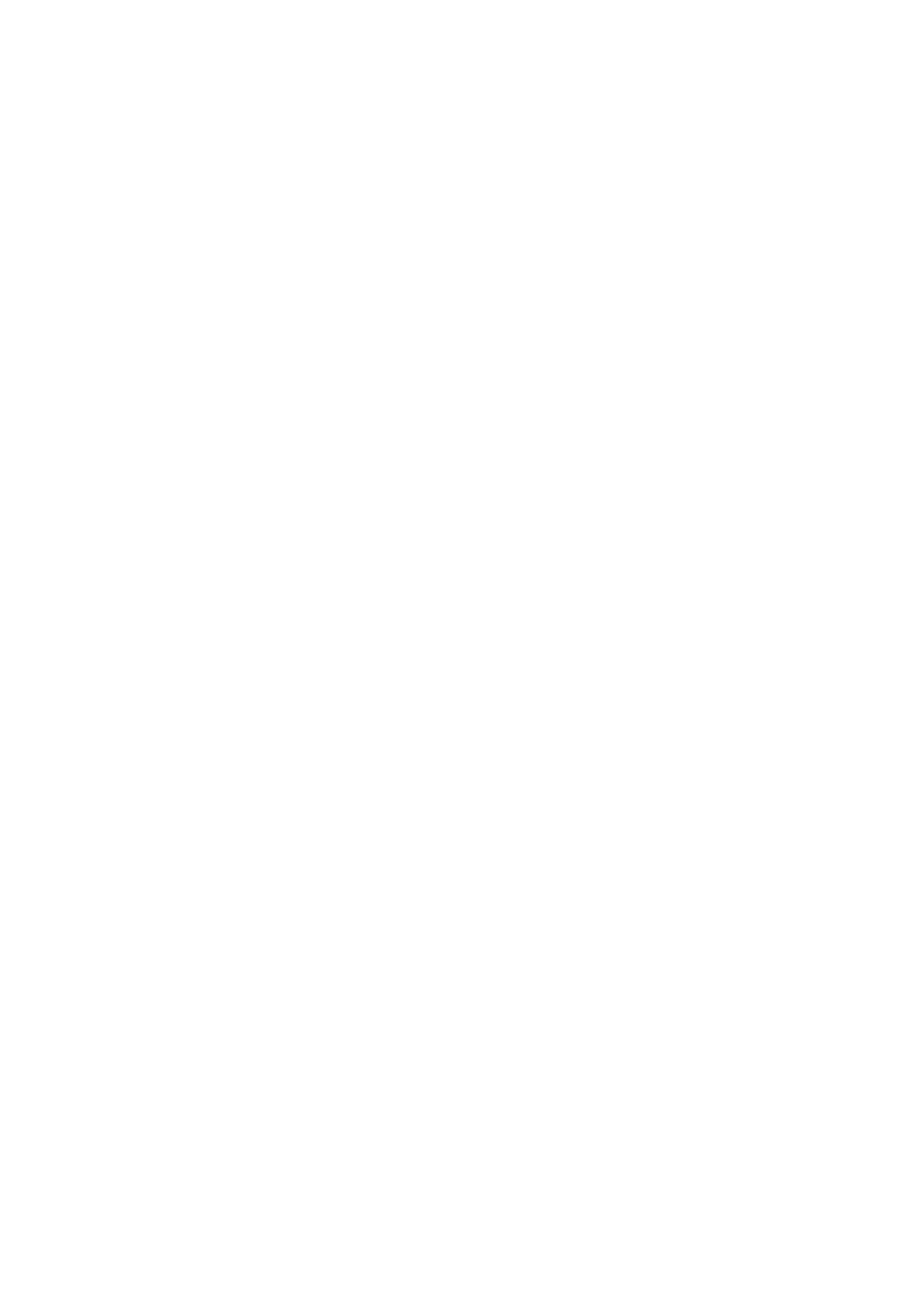

# **Electricity Feed-in (Renewable Energy Premium) Act 2008**

An Act about the supply of electricity from solar and other renewable energy sources to electricity distributors, and for other purposes

R10 24/02/16

l

page 1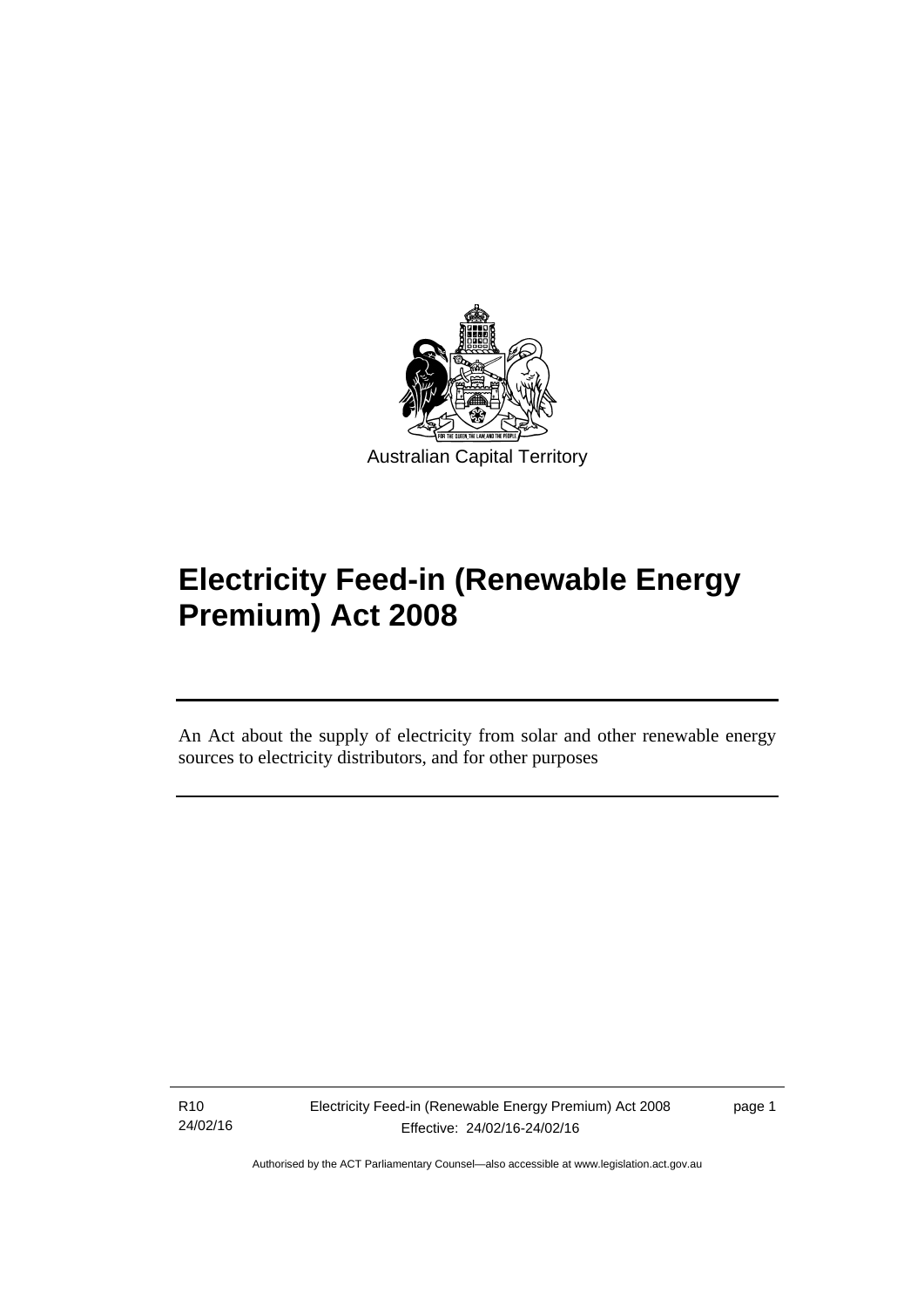#### Part 1 **Preliminary**

Section 1

# <span id="page-7-0"></span>**Part 1** Preliminary

### <span id="page-7-1"></span>**1 Name of Act**

This Act is the *Electricity Feed-in (Renewable Energy Premium) Act 2008*.

### <span id="page-7-2"></span>**4 Dictionary**

The dictionary at the end of this Act is part of this Act.

*Note 1* The dictionary at the end of this Act defines certain terms used in this Act, and includes references (*signpost definitions*) to other terms defined elsewhere.

> For example, the signpost definition '*electricity distributor*—see the *[Utilities Act 2000](http://www.legislation.act.gov.au/a/2000-65)*, dictionary.' means that the term 'electricity distributor' is defined in that dictionary and the definition applies to this Act.

*Note 2* A definition in the dictionary (including a signpost definition) applies to the entire Act unless the definition, or another provision of the Act, provides otherwise or the contrary intention otherwise appears (see [Legislation Act,](http://www.legislation.act.gov.au/a/2001-14) s  $155$  and s  $156$  (1)).

### <span id="page-7-3"></span>**5 Notes**

A note included in this Act is explanatory and is not part of this Act.

*Note* See the [Legislation Act,](http://www.legislation.act.gov.au/a/2001-14) s 127 (1), (4) and (5) for the legal status of notes.

R10 24/02/16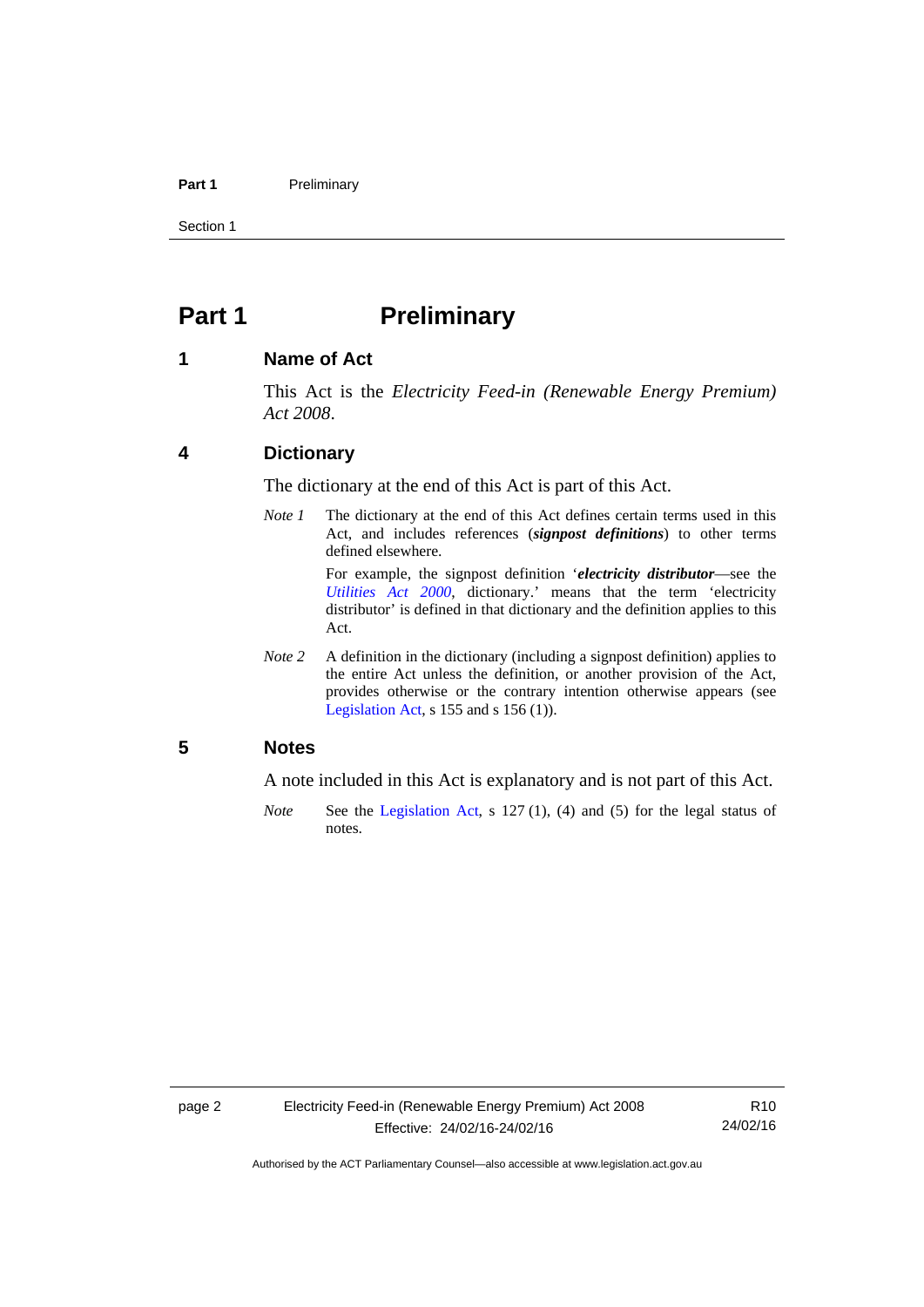# <span id="page-8-0"></span>**5AA Offences against Act—application of Criminal Code etc**

Other legislation applies in relation to offences against this Act.

- *Note 1 Criminal Code* The [Criminal Code](http://www.legislation.act.gov.au/a/2002-51), ch 2 applies to all offences against this Act (see Code, pt 2.1). The chapter sets out the general principles of criminal responsibility (including burdens of proof and general defences), and defines terms used for offences to which the Code applies (eg *conduct*, *intention*, *recklessness* and *strict liability*).
- *Note 2 Penalty units*

The [Legislation Act](http://www.legislation.act.gov.au/a/2001-14), s 133 deals with the meaning of offence penalties that are expressed in penalty units.

page 3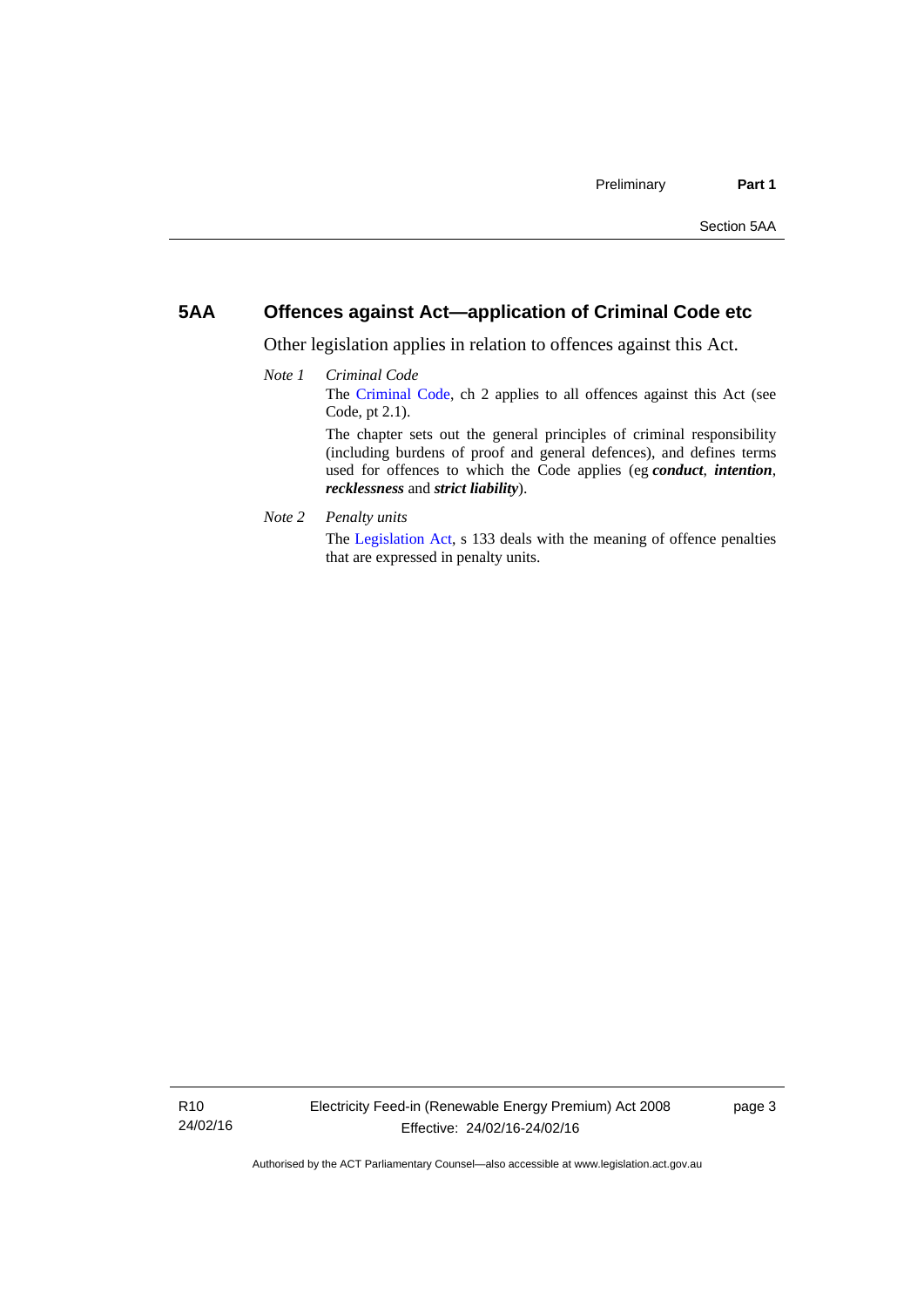Section 5A

# <span id="page-9-0"></span>**Part 1A Objects and important concepts**

# <span id="page-9-1"></span>**5A Objects of Act**

The objects of this Act are to—

- (a) promote the generation of electricity from renewable energy sources; and
- (b) reduce the ACT's contribution to human-induced climate change; and
- (c) diversify the ACT energy supply; and
- (d) reduce the ACT's vulnerability to long-term price volatility in relation to fossil fuels.

# <span id="page-9-2"></span>**5B Meaning of** *renewable energy generator* **and** *renewable energy source*

(1) In this Act:

#### *renewable energy generator*—

- (a) means an energy generator that generates electricity from a renewable energy source; and
- (b) includes—
	- (i) a micro renewable energy generator; and
	- (ii) a medium renewable energy generator; but
- (c) does not include a device that is capable of storing energy that is not generated from a compliant renewable energy generator under paragraph (b).

*renewable energy source* means any of the following:

- (a) solar;
- (b) wind;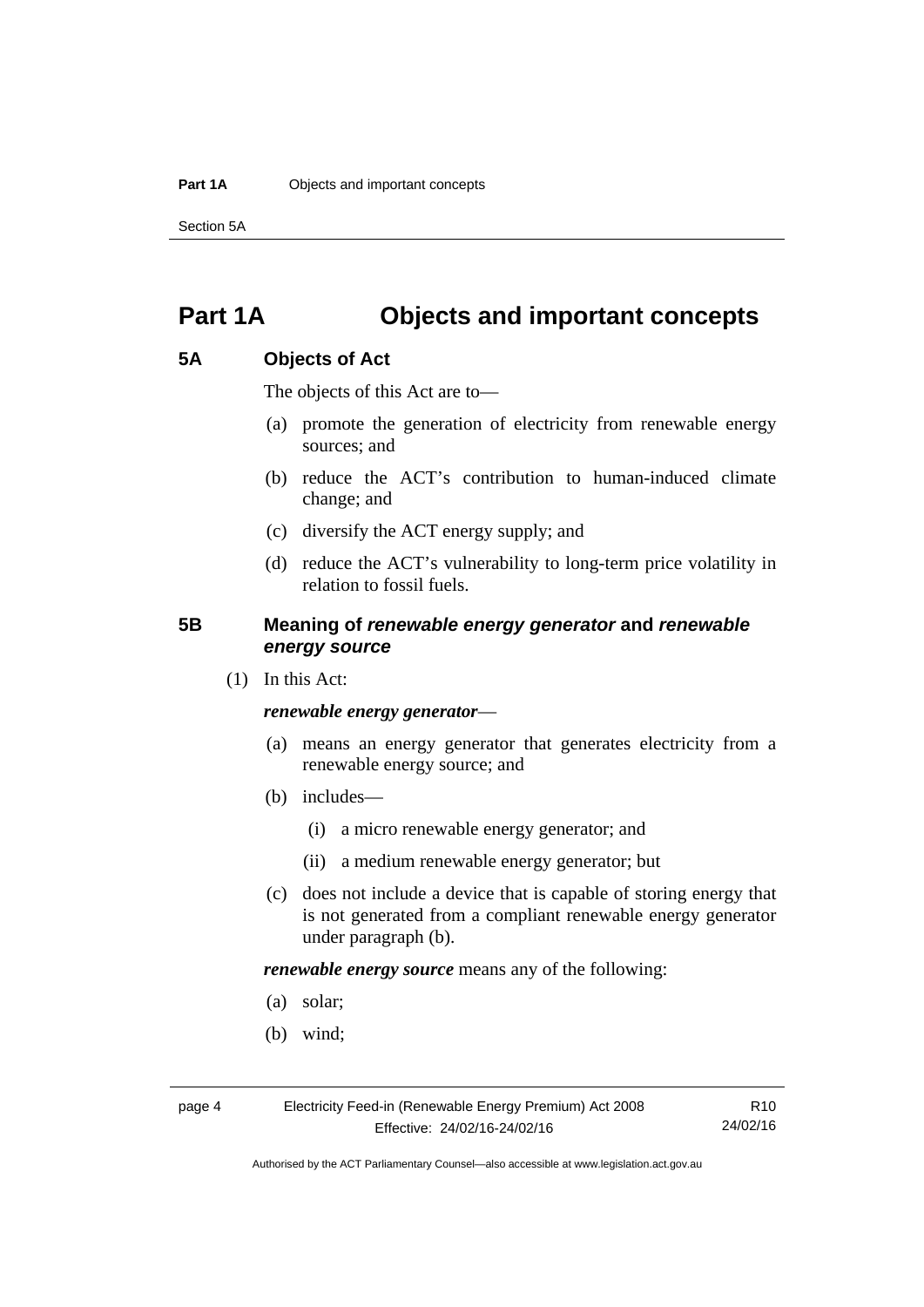- (c) any other source determined by the Minister.
- (2) A determination is a disallowable instrument.
	- *Note* A disallowable instrument must be notified, and presented to the Legislative Assembly, under the [Legislation Act.](http://www.legislation.act.gov.au/a/2001-14)

<span id="page-10-0"></span>**5C Meaning of** *capacity*

(1) In this Act:

*capacity*, of a renewable energy generator, means—

- (a) if the generator is a solar photovoltaic generator—the rated power output of the panels of the generator; or
- (b) if the Minister determines a method for measuring the capacity of a generator under subsection (2)—the capacity measured by the determined method.
- (2) The Minister may determine the method for measuring the capacity of renewable energy generators.
	- *Note* Power to make a statutory instrument (including a regulation) includes power to make different provision for different categories (see [Legislation Act,](http://www.legislation.act.gov.au/a/2001-14) s 48).
- (3) A determination is a disallowable instrument.
	- *Note* A disallowable instrument must be notified, and presented to the Legislative Assembly, under the [Legislation Act.](http://www.legislation.act.gov.au/a/2001-14)

### <span id="page-10-1"></span>**5D Meaning of** *medium renewable energy generator* **and**  *micro renewable energy generator*

In this Act:

*medium renewable energy generator* means a renewable energy generator that has a total capacity more than 30kW but not more than 200kW.

*micro renewable energy generator* means a renewable energy generator that has a total capacity not more than 30kW.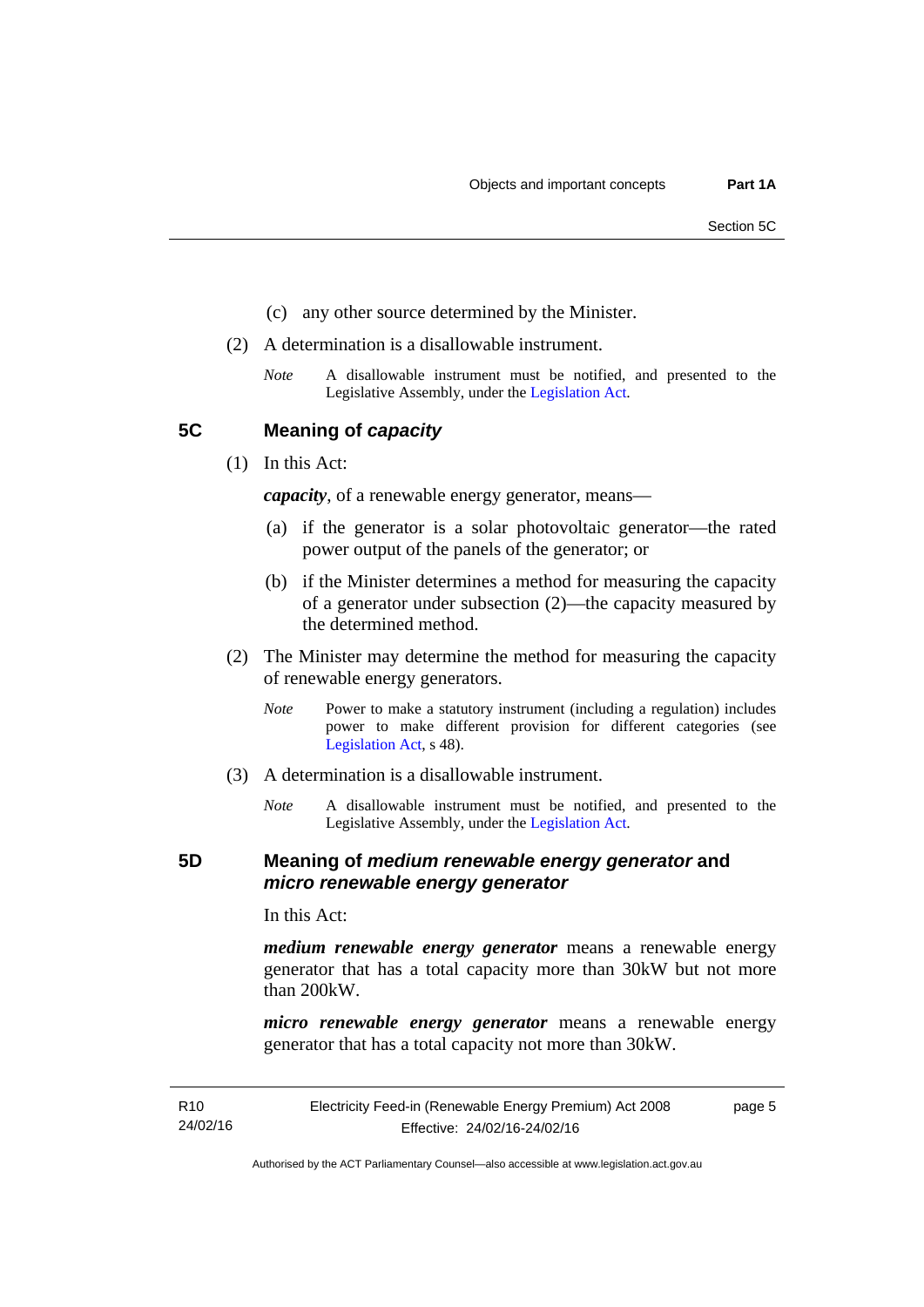Section 5E

### <span id="page-11-0"></span>**5E Meaning of** *compliant*

- (1) For this Act, a renewable energy generator is *compliant* if—
	- (a) the generator is installed on premises in the ACT; and
	- (b) when connected to the electricity distributor's network, it complies with the service and installation rules; and
	- (c) the total capacity of the generator, or the total capacity of all renewable energy generators installed on the premises, is not more than—
		- (i) 200kW; or
		- (ii) if the Minister determines another capacity under subsection (2)—the applicable determined capacity; and
	- (d) if the generator is a micro or medium renewable energy generator—the generator is connected to the electricity distributor's network before the total capacity of all micro and medium renewable energy generators connected to the network reaches—
		- (i) 30MW; or
		- (ii) if the Minister determines another capacity under subsection (3)—the determined capacity; and
	- (e) if the generator is a micro renewable energy generator—the distributor received the application for the connection of the generator by 29 July 2011; and
	- (f) if the generator is a medium renewable energy generator—the distributor received the application for the connection of the generator by 13 July 2011; and
	- (g) the generator is installed on premises and connected to the electricity distributor's network before 31 December 2016.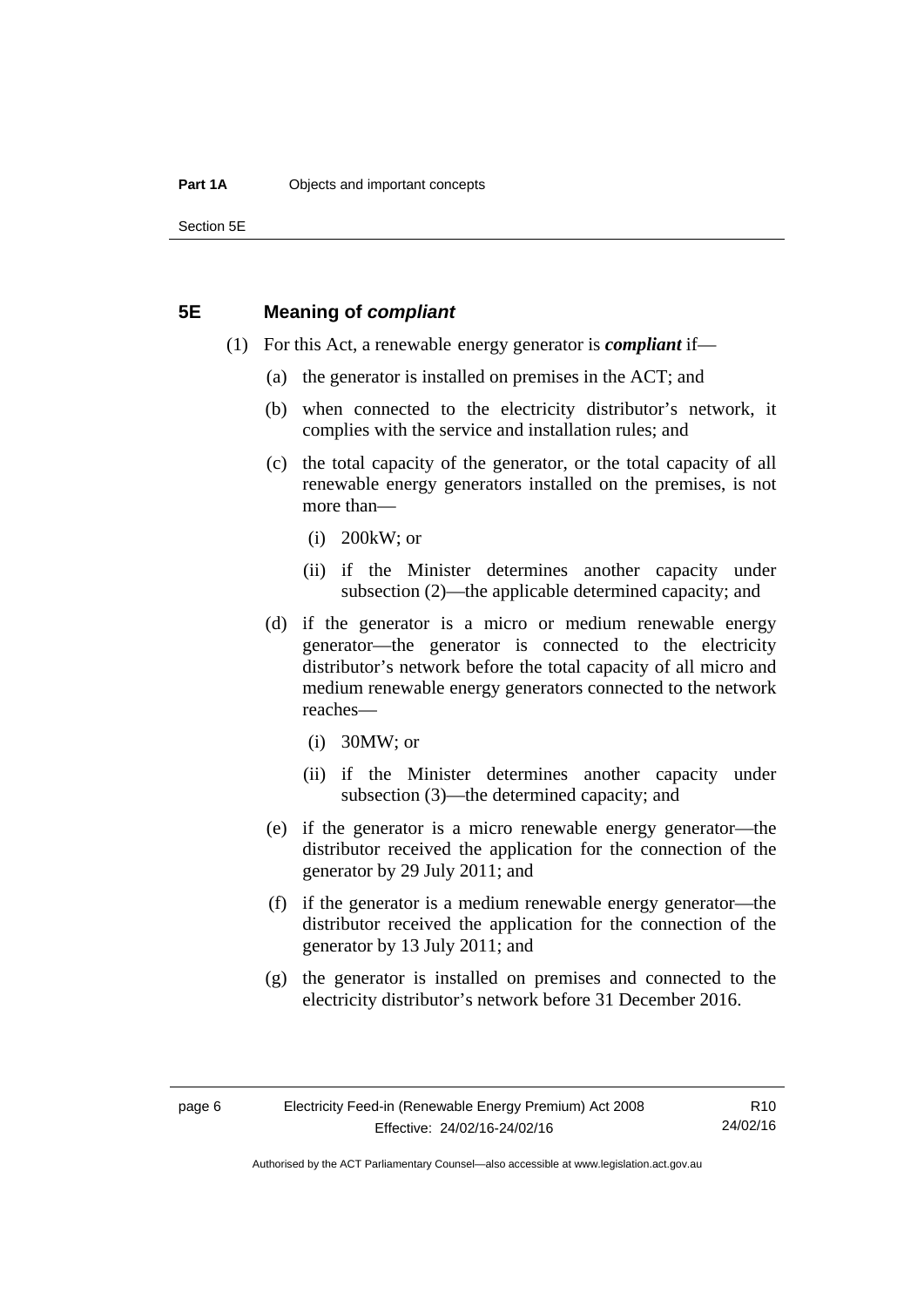- (2) The Minister may determine a total capacity for the following:
	- (a) micro renewable energy generators installed on premises;
	- (b) medium renewable energy generators installed on premises;
	- (c) all renewable energy generators installed on premises.
- (3) The Minister may determine the total capacity for all micro and medium renewable energy generators connected to the electricity distributor's network.
- (4) A determination is a disallowable instrument.
	- *Note* A disallowable instrument must be notified, and presented to the Legislative Assembly, under the [Legislation Act.](http://www.legislation.act.gov.au/a/2001-14)
- (5) In this section:

*service and installation rules* means the service and installation rules for connection to the electricity distribution network, as in force from time to time, made under a technical code, as in force from time to time, made under the *[Utilities Act 2000](http://www.legislation.act.gov.au/a/2000-65)*.

*Note* Technical codes made under the *[Utilities Act 2000](http://www.legislation.act.gov.au/a/2000-65)* are accessible at [www.icrc.act.gov.au.](http://www.icrc.act.gov.au/) The service and installation rules are accessible at [www.actewagl.com.au](http://www.actewagl.com.au/).

# <span id="page-12-0"></span>**5F Meaning of** *eligible entity*

(1) In this Act:

*eligible entity*—

- (a) means—
	- (i) if an incorporated association owns the premises on which a compliant renewable energy generator is installed—the incorporated association; or
	- (ii) if a cooperative owns the premises on which a compliant renewable energy generator is installed—the cooperative; or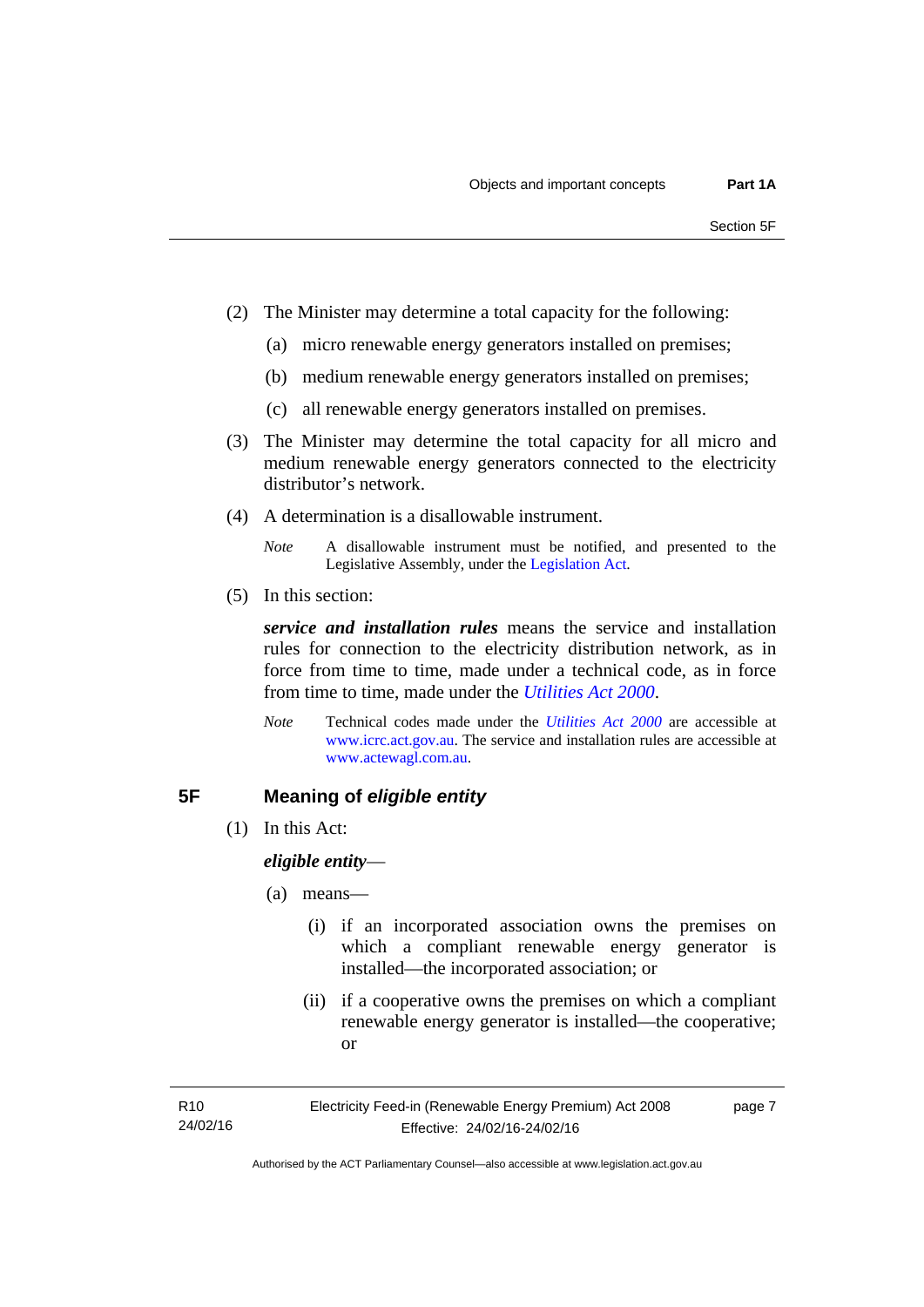Section 5F

- (iii) if a person owns commercial or retail premises on which a compliant renewable energy generator is installed—the person; or
- (iv) if a person (the *lessee*) leases premises, or a part of premises, to install or operate a compliant renewable energy generator—the lessee; or
- (v) in any other case—the occupier of premises on which a compliant renewable energy generator is installed; but
- (b) does not include—
	- (i) a territory agency; or
	- (ii) a territory-owned corporation; or
	- (iii) the Commonwealth or a Commonwealth authority; or
	- (iv) an entity determined by the Minister.
- (2) A determination is a disallowable instrument.
	- *Note* A disallowable instrument must be notified, and presented to the Legislative Assembly, under the [Legislation Act.](http://www.legislation.act.gov.au/a/2001-14)
- (3) In this section:

*commercial premises*—see the *[Leases \(Commercial and Retail\)](http://www.legislation.act.gov.au/a/2001-18)  [Act 2001](http://www.legislation.act.gov.au/a/2001-18)*, section 7 (1).

*Commonwealth authority* means any of the following (other than an educational institution):

- (a) a corporation established for a public purpose under a Commonwealth Act;
- (b) a company in which a controlling interest is held by any 1 of the following, or by 2 or more of the following together:
	- (i) the Commonwealth;
	- (ii) a corporation mentioned in paragraph (a);

| page 8 | Electricity Feed-in (Renewable Energy Premium) Act 2008 |          |
|--------|---------------------------------------------------------|----------|
|        | Effective: 24/02/16-24/02/16                            | 24/02/16 |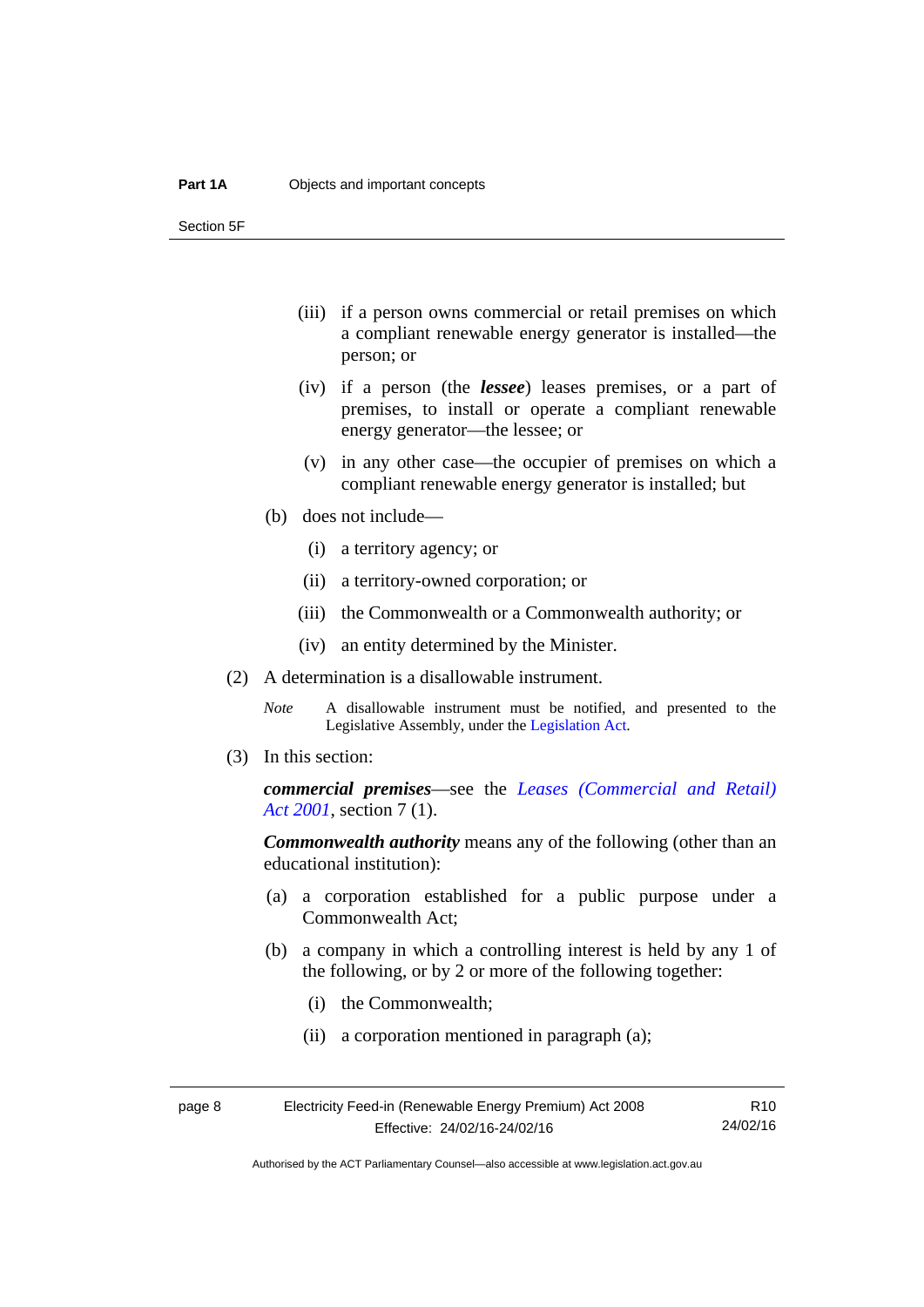(iii) an entity mentioned in subparagraph (i) or (ii).

*cooperative*—see the *[Cooperatives Act 2002](http://www.legislation.act.gov.au/a/2002-45)*, dictionary.

#### *educational institution* means—

- (a) a government school or school-related institution established under the *[Education Act 2004](http://www.legislation.act.gov.au/a/2004-17)*, section 20; or
- (b) a registered higher education provider under the *[National](http://www.comlaw.gov.au/Series/C2011A00012)  [Vocational Education and Training Regulator Act 2011](http://www.comlaw.gov.au/Series/C2011A00012)* (Cwlth).

*incorporated association* means an association incorporated under the *[Associations Incorporation Act 1991](http://www.legislation.act.gov.au/a/1991-46)* or a law of another jurisdiction corresponding, or substantially corresponding, to that Act.

*occupier*, of premises, means the person to whom electricity for the premises is supplied by a NERL retailer.

*retail premises*—see the *[Leases \(Commercial and Retail\) Act 2001](http://www.legislation.act.gov.au/a/2001-18)*, section 7(2).

*territory agency* means any of the following (other than an educational institution):

- (a) the Territory;
- (b) a territory instrumentality, and any other corporation established for a public purpose under a territory law;
- (c) a company in which a controlling interest is held by any 1 of the following, or by 2 or more of the following together:
	- (i) the Territory;
	- (ii) a Minister;
	- (iii) a corporation mentioned in paragraph (b);
	- (iv) an entity mentioned in subparagraphs (i) to (iii).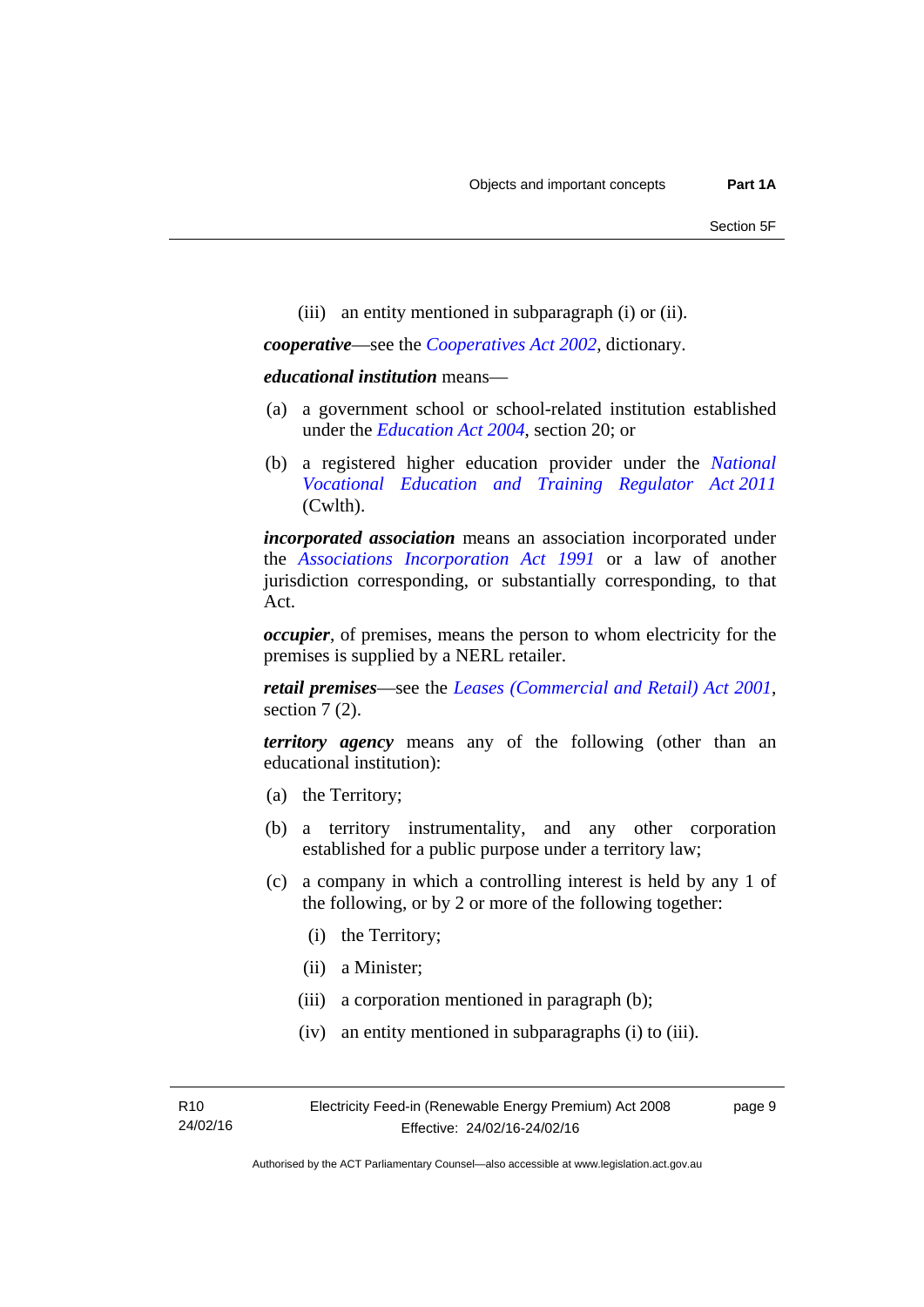Section 6

# <span id="page-15-0"></span>**Part 2 Renewable energy—supply to electricity network**

# <span id="page-15-1"></span>**6 Feed-in from renewable energy generators to electricity network**

(1) This section applies to—

- (a) an electricity distributor licensed to distribute electricity through an electricity network; and
- (b) a NERL retailer authorised to supply electricity from the electricity network.
- (2) It is a condition of the electricity distributor's licence that the distributor must, on application by an eligible entity—
	- (a) connect a renewable energy generator to the distributor's network to enable electricity generated by the generator to be supplied to the network; and
	- (b) reimburse the NERL retailer that supplies electricity to the eligible entity's premises the difference between—
		- (i) the amount payable under subsection (3) for electricity generated by the generator to be supplied to the network; and
		- (ii) the normal cost of that electricity; and
	- (c) pass on to the eligible entity the additional metering costs in relation to electricity generated by the generator.
- (3) The NERL retailer must, on application by an eligible entity, pay the eligible entity, in accordance with section 8, for the total amount of electricity generated by the renewable energy generator on or after the day the application is made.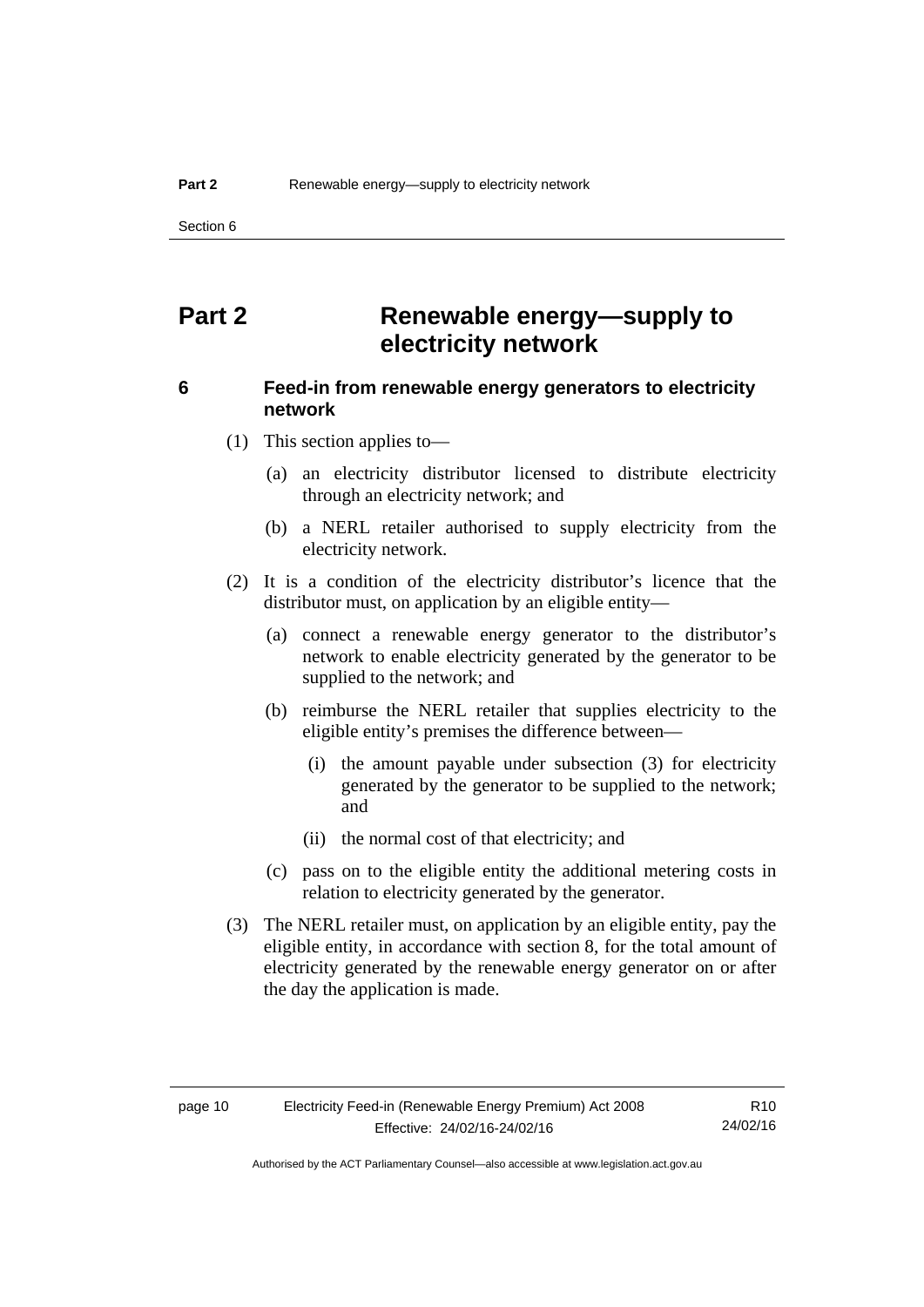### <span id="page-16-0"></span>**6A What is the** *normal cost of electricity***?**

- (1) The Minister may determine an amount to be the *normal cost of electricity* in relation to a period.
- (2) A determination is a notifiable instrument.

*Note* A notifiable instrument must be notified under the [Legislation Act](http://www.legislation.act.gov.au/a/2001-14).

- (3) The Minister may make guidelines for a determination under this section.
- (4) A guideline is a disallowable instrument.
	- *Note* A disallowable instrument must be notified, and presented to the Legislative Assembly, under the [Legislation Act.](http://www.legislation.act.gov.au/a/2001-14)

#### <span id="page-16-1"></span>**7 Utility service**

The action required by a distributor under section  $6(2)$  is a utility service for the *[Utilities Act 2000](http://www.legislation.act.gov.au/a/2000-65)*.

*Note* The action required by a NERL retailer under s 6 (3) is a utility service for the *[Utilities Act 2000](http://www.legislation.act.gov.au/a/2000-65)*, pt 4 (Industry codes) (see that Act, s 75B).

# <span id="page-16-2"></span>**8 Payment for electricity from renewable energy generators**

- (1) For section 6 (3), payment must be at the following rate:
	- (a) for electricity generated by a micro renewable energy generator—
		- (i) if an eligible entity entered into a contract for the installation of the generator before 1 June 2011—
			- (A) 100% of the premium rate; or
			- (B) if a lower percentage is determined under section 9 for this paragraph—that percentage of the premium rate; or

page 11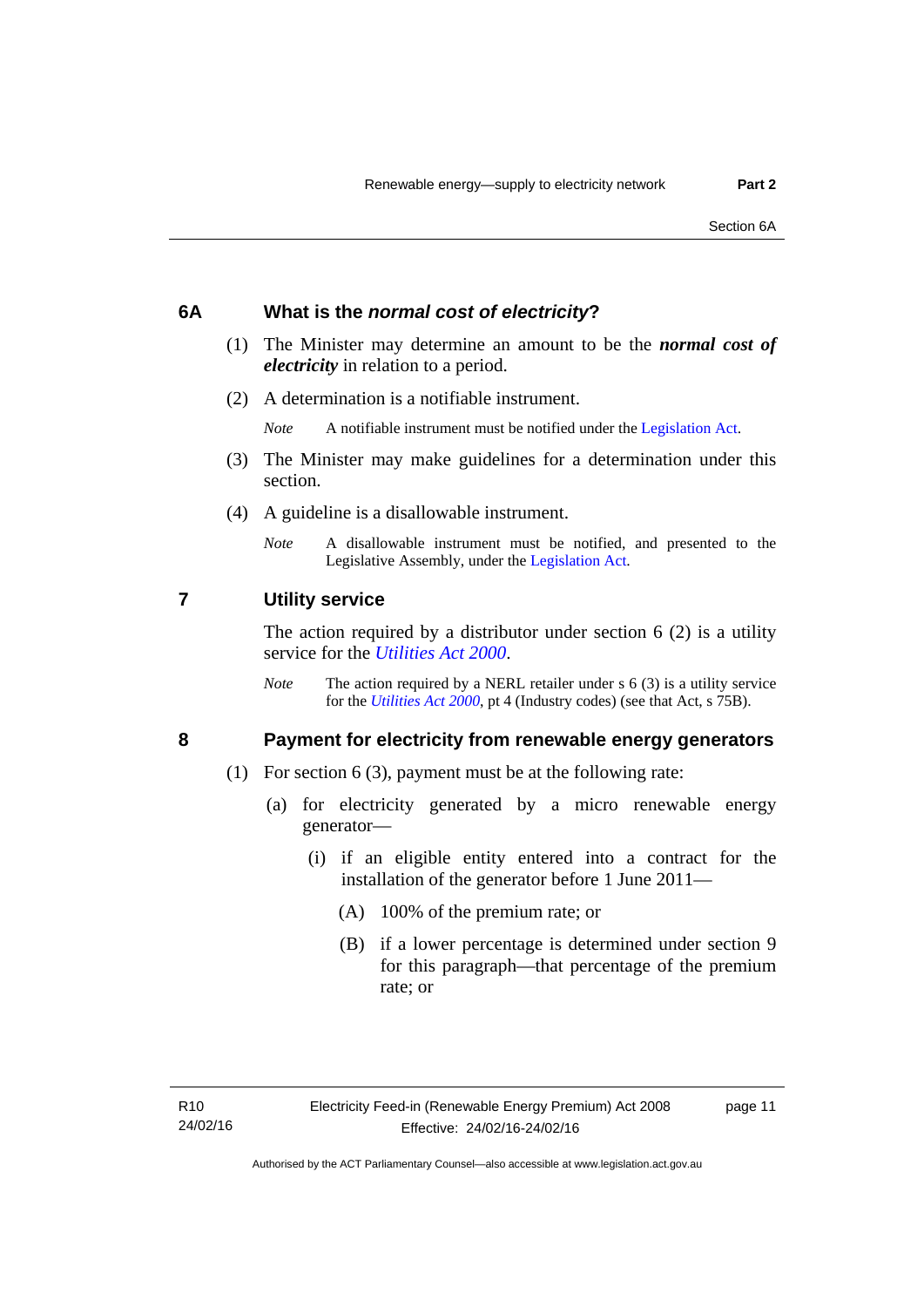- (ii) if an eligible entity entered into a contract for the installation of the generator on or after 1 June 2011—
	- (A) 66% of the premium rate; or
	- (B) if a lower percentage is determined under section 9 for this paragraph—that percentage of the premium rate;
- (b) for electricity generated by a medium renewable energy generator—
	- (i) if an eligible entity entered into a contract for the installation of the generator before the relevant date—
		- (A) 75% of the premium rate; or
		- (B) if a lower percentage is determined under section 9 for this paragraph—that percentage of the premium rate; or
	- (ii) if an eligible entity entered into a contract for the installation of the generator on or after the relevant date—
		- (A) 66% of the premium rate; or
		- (B) if a lower percentage is determined under section 9 for this paragraph—that percentage of the premium rate.
- (2) Payment must be made to the eligible entity quarterly in arrears for the total amount of electricity generated by the generator.
- (3) In this section:

*relevant date* means the day the *[Electricity Feed-in \(Renewable](http://www.legislation.act.gov.au/a/2011-25)  [Energy Premium\) Amendment Act 2011 \(No 2\)](http://www.legislation.act.gov.au/a/2011-25)* commenced.

R10 24/02/16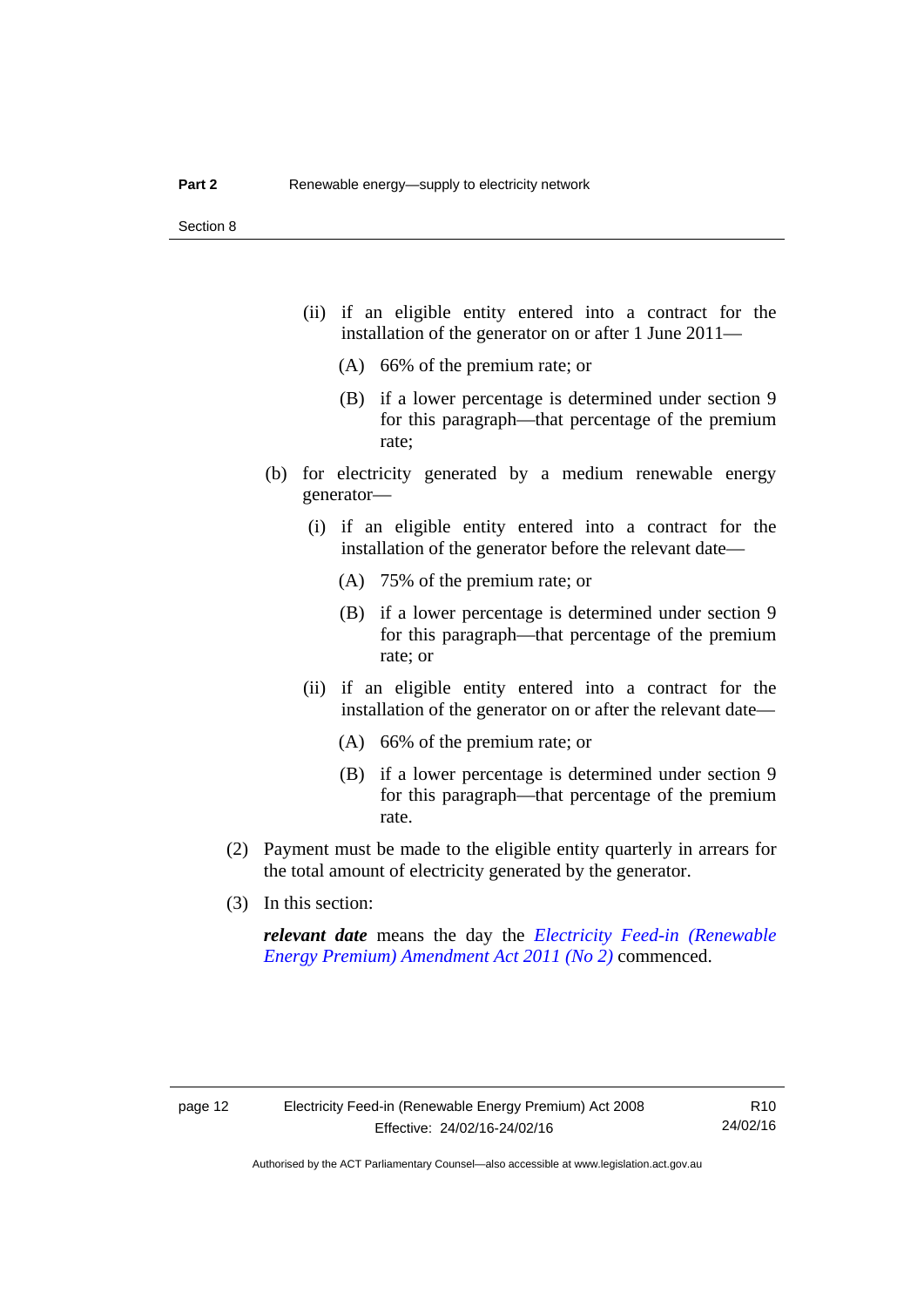# <span id="page-18-0"></span>**8A Recovery of cost of renewable energy premium**

- (1) This section applies if a NERL retailer imposes a recovery of costs on electricity consumers to recover the cost of a renewable energy premium payable to an eligible entity under this Act.
- (2) The recovery of costs must be imposed on an electricity consumer in a way that is in proportion to the amount of electricity used by the consumer.

# <span id="page-18-1"></span>**9 Determination of percentages**

- (1) The Minister may determine percentages for section 8 (Payment for electricity from renewable energy generators).
- (2) A determination is a disallowable instrument.
	- *Note* A disallowable instrument must be notified, and presented to the Legislative Assembly, under the [Legislation Act.](http://www.legislation.act.gov.au/a/2001-14)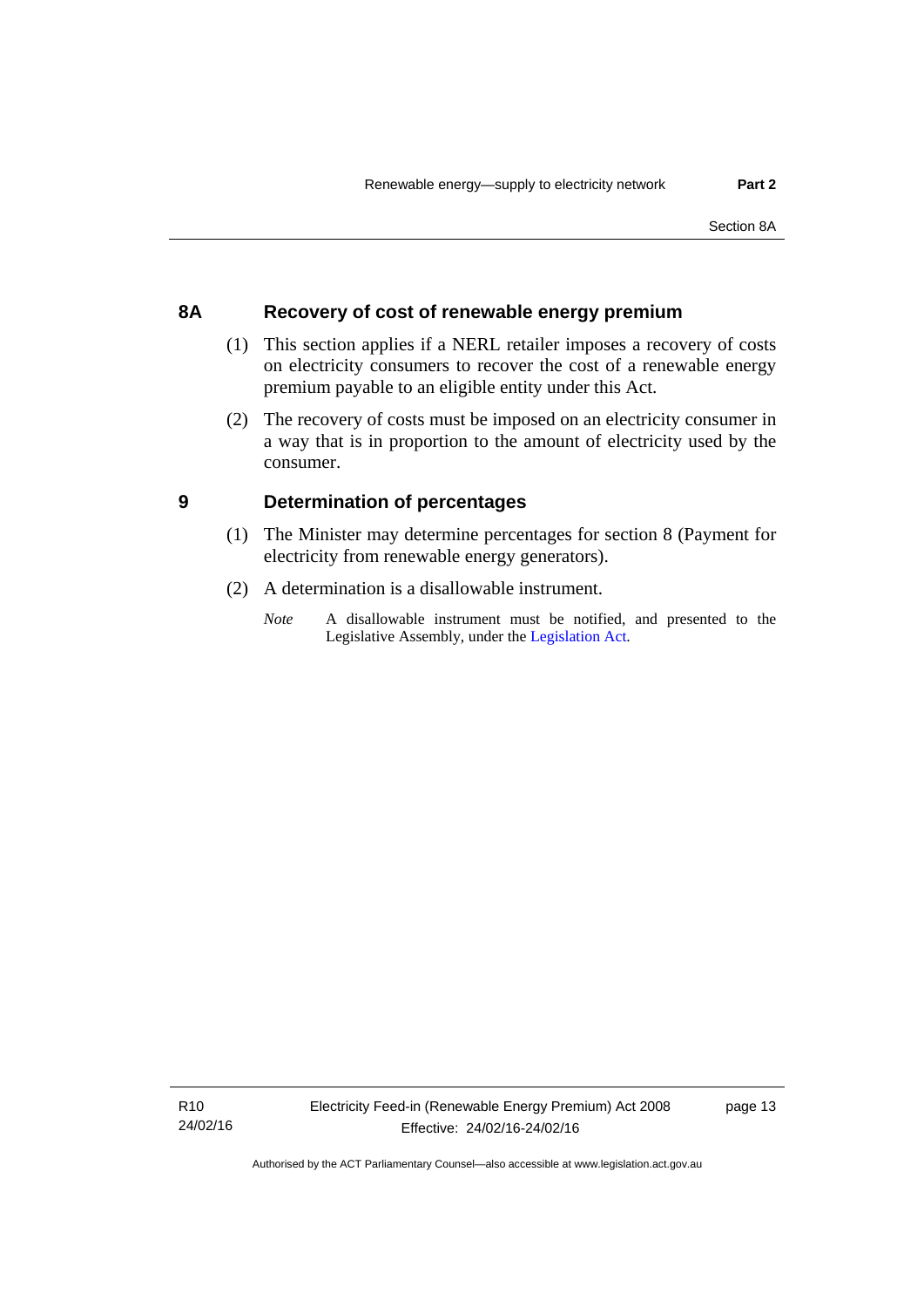# <span id="page-19-0"></span>**Part 3 Renewable energy premium determination of rate**

## <span id="page-19-1"></span>**10 Determination of premium rate**

- (1) The Minister must determine the premium rate for amounts payable by a NERL retailer under section 6 (Feed-in from renewable energy generators to electricity network) for compliant renewable energy generators.
- (2) A determination is a disallowable instrument.
	- *Note* A disallowable instrument must be notified, and presented to the Legislative Assembly, under the [Legislation Act.](http://www.legislation.act.gov.au/a/2001-14)
- (3) In making a determination, the Minister—
	- (a) must seek the advice of the Independent Competition and Regulatory Commission to assist the Minister to determine the premium rate; and
	- (b) must give priority to the following:
		- (i) the desirability of costs under this Act impacting equitably on all electricity users;
		- (ii) the need to encourage the generation of electricity from renewable sources;
		- (iii) the need to reduce emissions from greenhouse gases;
		- (iv) the need to reduce the likely effects of climate change;
		- (v) the desirability of eligible entities being able to recoup investment on renewable energy generators within a reasonable time; and
	- (c) must have regard to the following:
		- (i) the amounts payable under this Act by an electricity distributor;

| page 14 | Electricity Feed-in (Renewable Energy Premium) Act 2008 | R10      |
|---------|---------------------------------------------------------|----------|
|         | Effective: 24/02/16-24/02/16                            | 24/02/16 |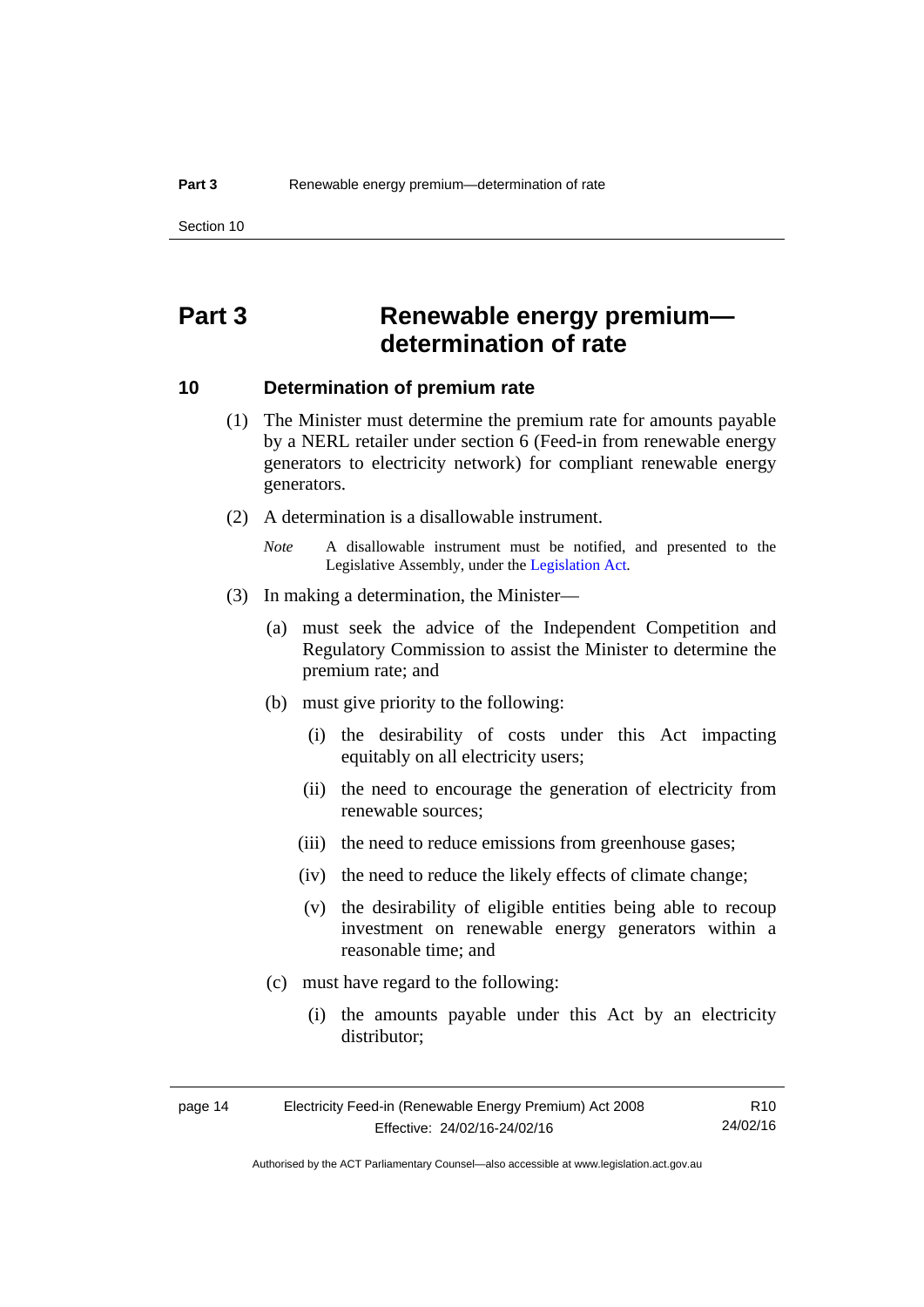- (ii) the amounts payable under this Act by a NERL retailer;
- (iii) any additional metering costs passed on to an eligible entity because of section 6 (2) (c);
- (iv) any advice received from the Independent Competition and Regulatory Commission in response to a request under paragraph (a);
- (v) anything else the Minister considers relevant.
- (4) If the Minister receives any advice requested under subsection (3) (a), the Minister must—
	- (a) present a copy of the advice to the Legislative Assembly within 3 sitting days after receiving the advice; and
	- (b) give a copy of the advice to each member of the Legislative Assembly—
		- (i) at least 14 days before the Minister makes the determination; but
		- (ii) within 30 days after receiving the advice.

# <span id="page-20-0"></span>**11 Premium rate—20 years**

- (1) The premium rate for the financial year in which a renewable energy generator is connected to a distributor's network applies, if the generator remains connected to the network, in relation to electricity generated by the generator during the 20 years after the date of the connection.
- (2) For subsection (1), a generator is taken to remain connected to the network—
	- (a) during any temporary interruption to the connection for repair or maintenance work or relocation of the connection or generator at the same premises; or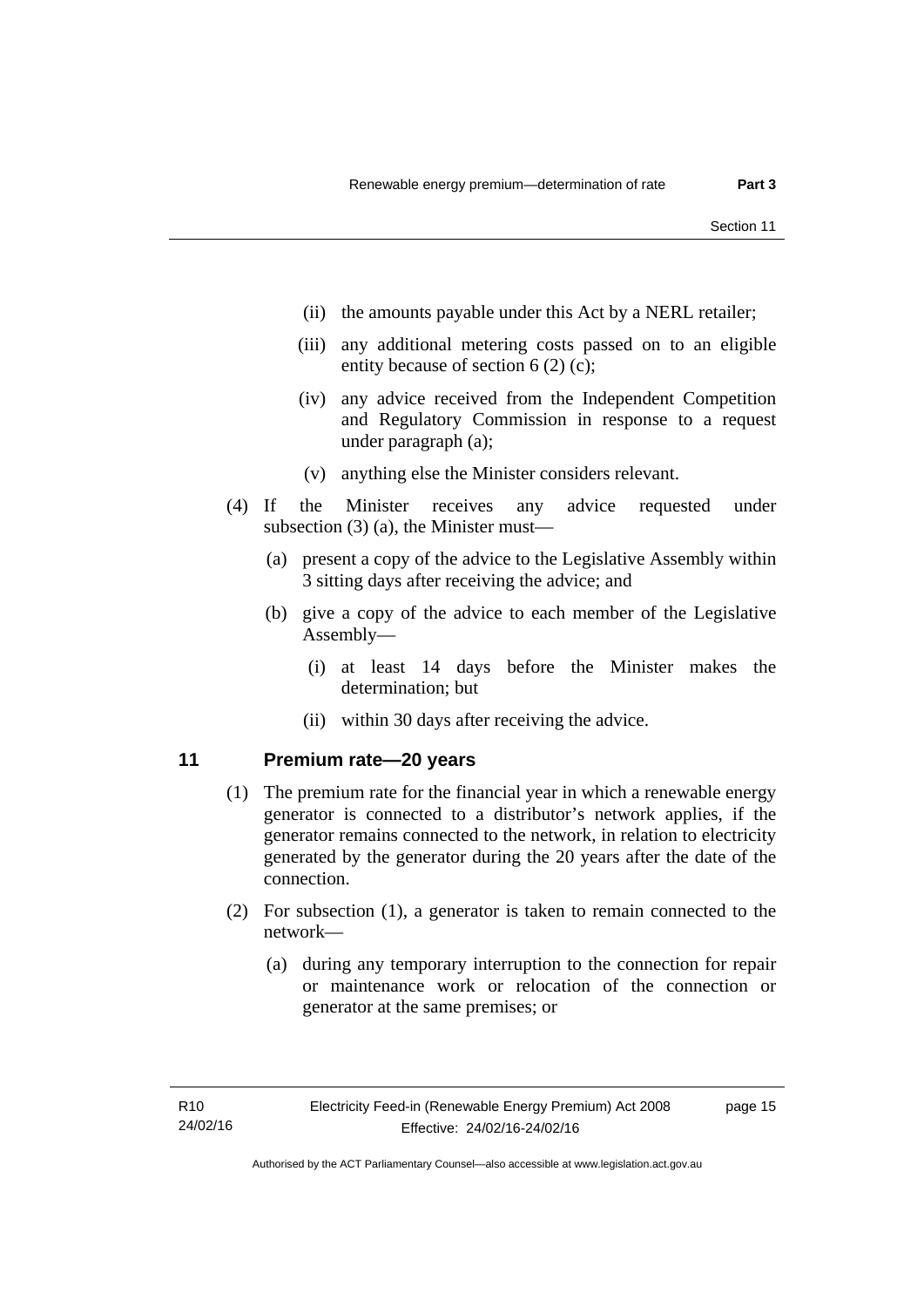- (b) if the generator is transferred with the premises to another person who is an eligible entity in relation to the premises; or
- (c) if the generator is transferred to other premises in relation to which the eligible entity is also an eligible entity.
- (3) For subsection (1), a micro renewable energy generator (the *old generator*) is taken to remain connected to the network if—
	- (a) the old generator was or is installed on premises that are, or are on the same parcel of land as, affected residential premises or eligible impacted property; and
	- (b) the affected residential premises or eligible impacted property have been or are to be demolished; and
	- (c) the eligible entity for the affected residential premises or eligible impacted property becomes an eligible entity in relation to other premises (the *new premises*); and
	- (d) a micro renewable energy generator (the *new generator*) is installed on the new premises; and
	- (e) the total capacity of the new generator is not greater than the total capacity of the old generator when the old generator was first connected to the network; and
	- (f) the new generator is connected to the network.
- (4) In this section:

*affected residential premises* means premises, or a part of premises—

- (a) that—
	- (i) are a class 1 or class 2 building; and
	- (ii) contain or have contained loose-fill asbestos insulation; or
- (b) that are included in the affected residential premises register.

R10 24/02/16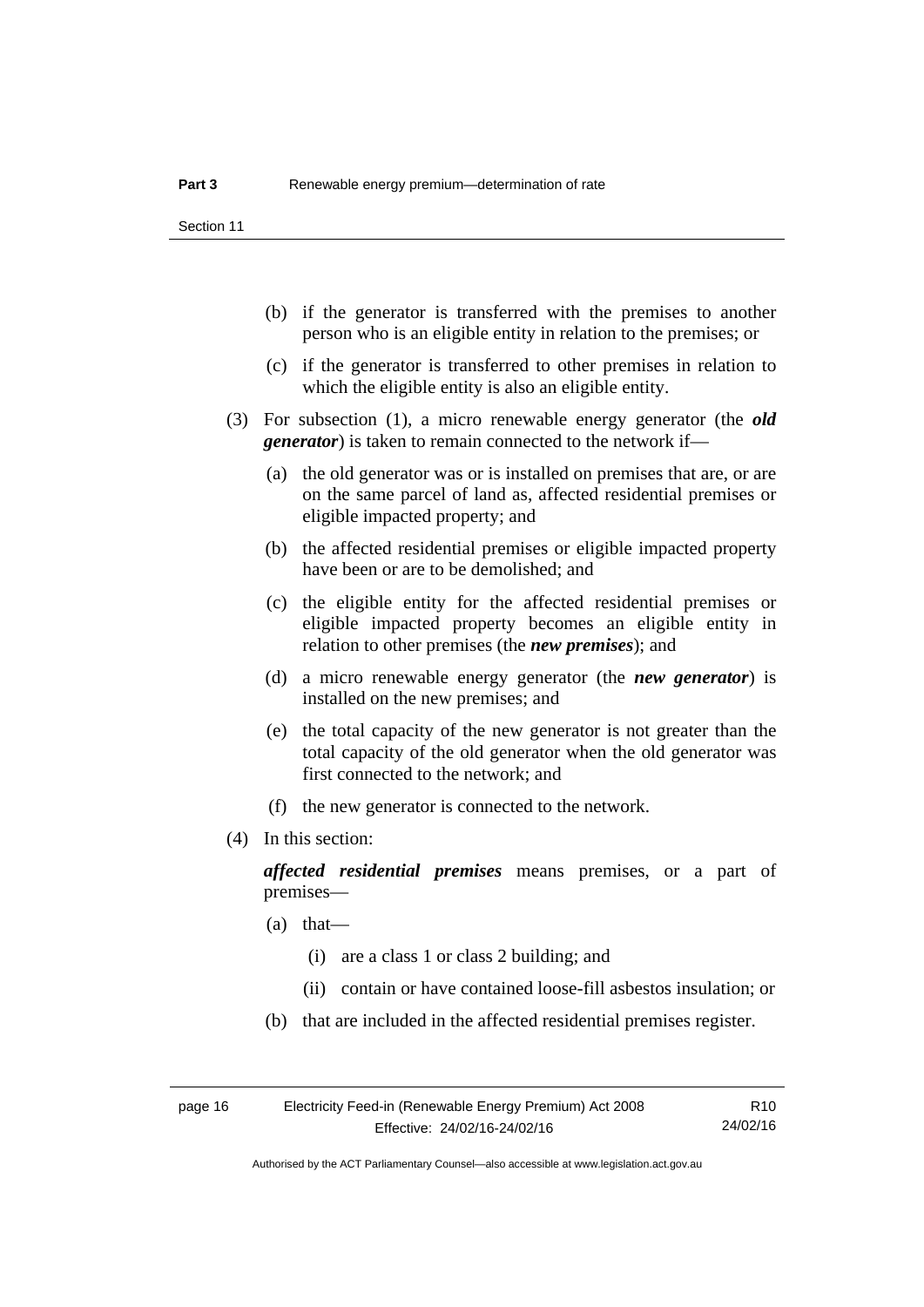*affected residential premises register*—see the *[Dangerous](http://www.legislation.act.gov.au/a/2004-7)  [Substances Act 2004](http://www.legislation.act.gov.au/a/2004-7)*, section 47N.

*class*, of building—see the *[Building Act 2004](http://www.legislation.act.gov.au/a/2004-11)*, dictionary.

*eligible impacted property*—see the *[Civil Law \(Sale of Residential](http://www.legislation.act.gov.au/a/2003-40)  [Property\) Act 2003](http://www.legislation.act.gov.au/a/2003-40)*, section 9A (1).

*loose-fill asbestos insulation*—see the *[Dangerous Substances](http://www.legislation.act.gov.au/a/2004-7)  [Act 2004](http://www.legislation.act.gov.au/a/2004-7)*, section 47M.

R10 24/02/16 Electricity Feed-in (Renewable Energy Premium) Act 2008 Effective: 24/02/16-24/02/16

page 17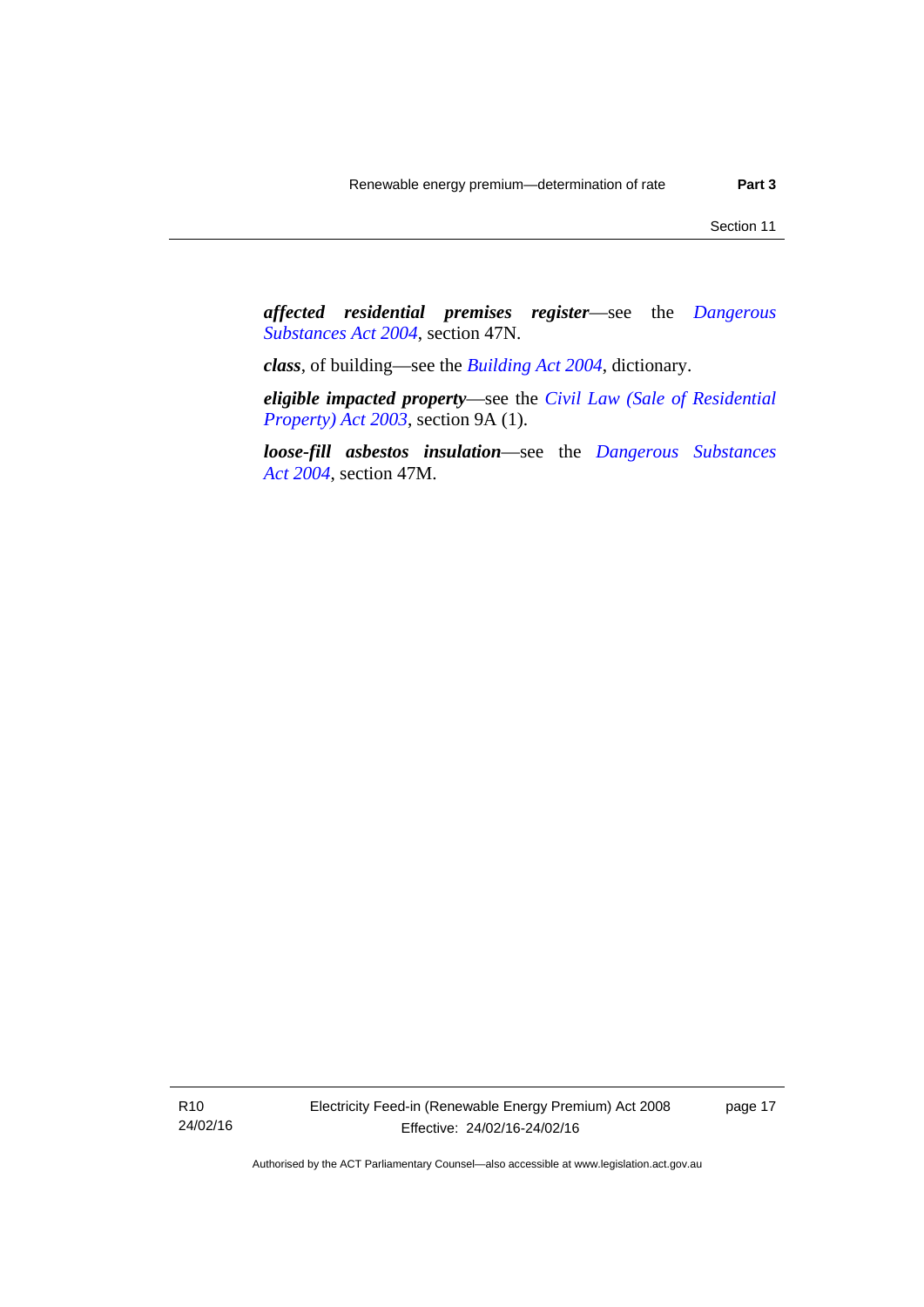#### Part 3A Reporting

Section 11A

# <span id="page-23-0"></span>**Part 3A Reporting**

# <span id="page-23-1"></span>**11A Report by Minister**

The Minister must, within 6 months after the end of each financial year, publish on an appropriate government website a report about the following:

- (a) the number of compliant renewable energy generators installed on premises in the ACT;
- (b) the total capacity of compliant renewable energy generators installed on premises in the ACT;
- (c) the costs under this Act on electricity users.

# <span id="page-23-2"></span>**11B Electricity distributors to give information to Minister**

- (1) The Minister must determine the information required to prepare a report under section 11A (the *required information*).
- (2) A determination is a disallowable instrument.
	- *Note* A disallowable instrument must be notified, and presented to the Legislative Assembly, under the [Legislation Act.](http://www.legislation.act.gov.au/a/2001-14)
- (3) Each of the following entities (a *reporting entity)* must give the Minister the required information:
	- (a) an electricity distributor;
	- (b) a NERL retailer.
- (4) A person commits an offence if—
	- (a) the person is a reporting entity; and
	- (b) the person engages in conduct; and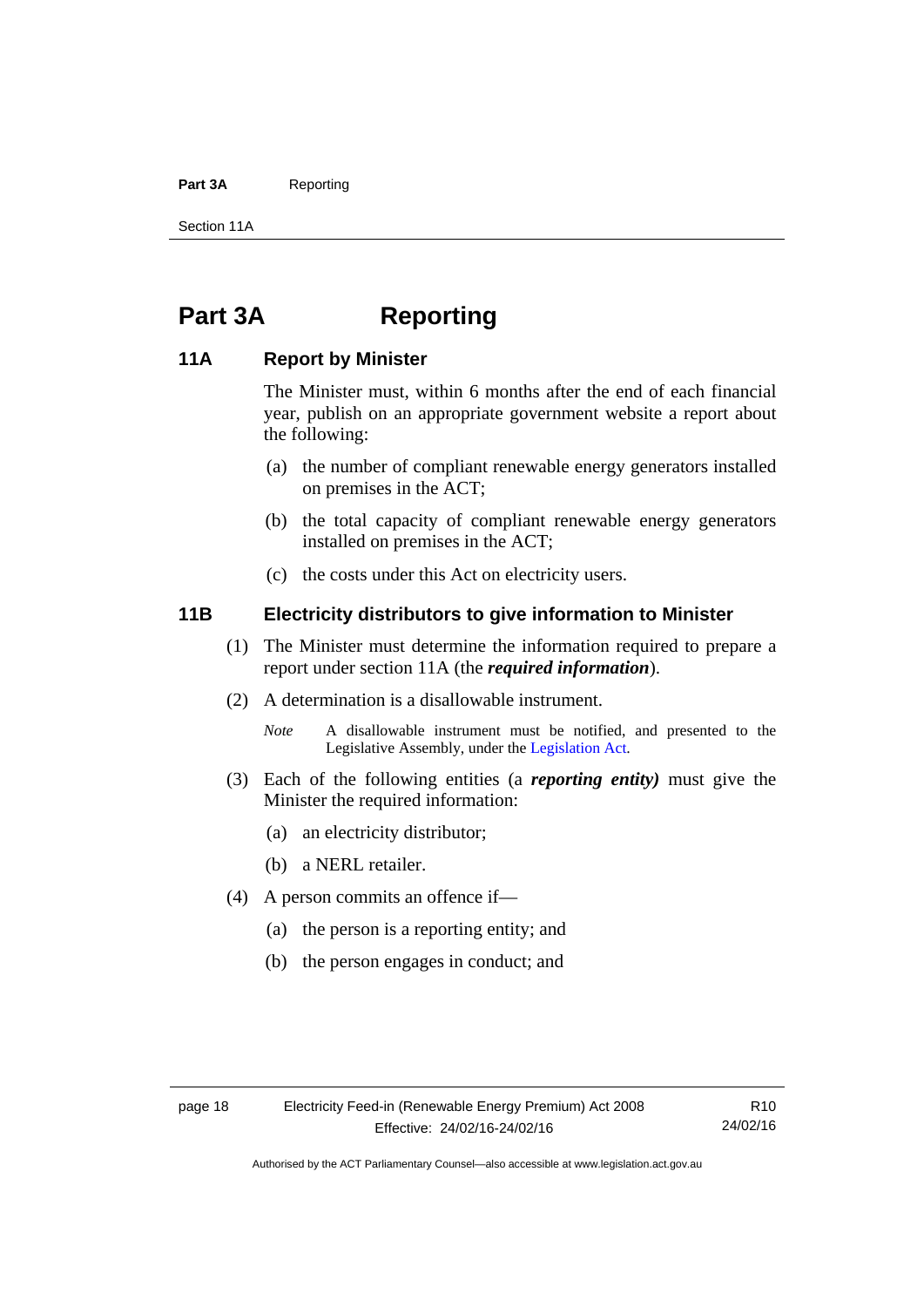- (c) as a result of the conduct, the person fails to give the Minister information; and
- (d) the information is required information.

Maximum penalty: 30 penalty units.

# <span id="page-24-0"></span>**11C Audit of information given to Minister**

- (1) The Minister may require a reporting entity to undertake an audit of the information provided by the reporting entity under section 11B if the Minister believes on reasonable grounds the information is untrue, misleading or incomplete.
- (2) The audit must be—
	- (a) paid for by the reporting entity; and
	- (b) undertaken by—
		- (i) an auditor appointed by the Minister; or
		- (ii) if the Minister decides not to appoint an auditor—an auditor that is independent of the reporting entity; and
	- (c) undertaken in accordance with requirements determined by the Minister.
- (3) A determination is a disallowable instrument.
	- *Note* A disallowable instrument must be notified, and presented to the Legislative Assembly, under the [Legislation Act.](http://www.legislation.act.gov.au/a/2001-14)
- (4) A person commits an offence if—
	- (a) the person is a reporting entity; and
	- (b) the person gives the Minister information under section 11B; and
	- (c) the Minister requires an audit of the information; and

page 19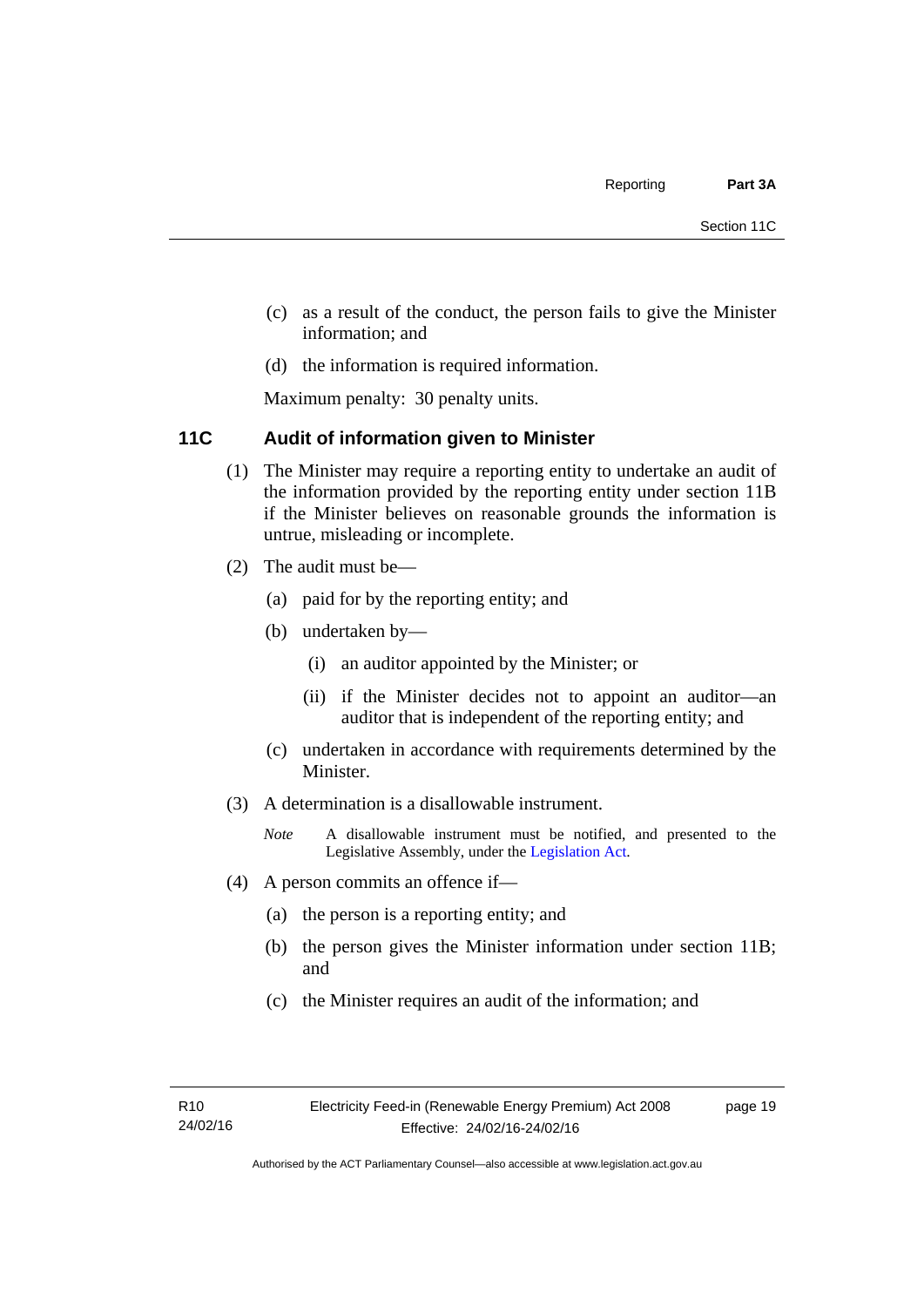#### Part 3A Reporting

Section 11C

- (d) the person engages in conduct; and
- (e) as a result of the conduct, the person fails to undertake the required audit.

Maximum penalty: 400 penalty units.

page 20 Electricity Feed-in (Renewable Energy Premium) Act 2008 Effective: 24/02/16-24/02/16

R10 24/02/16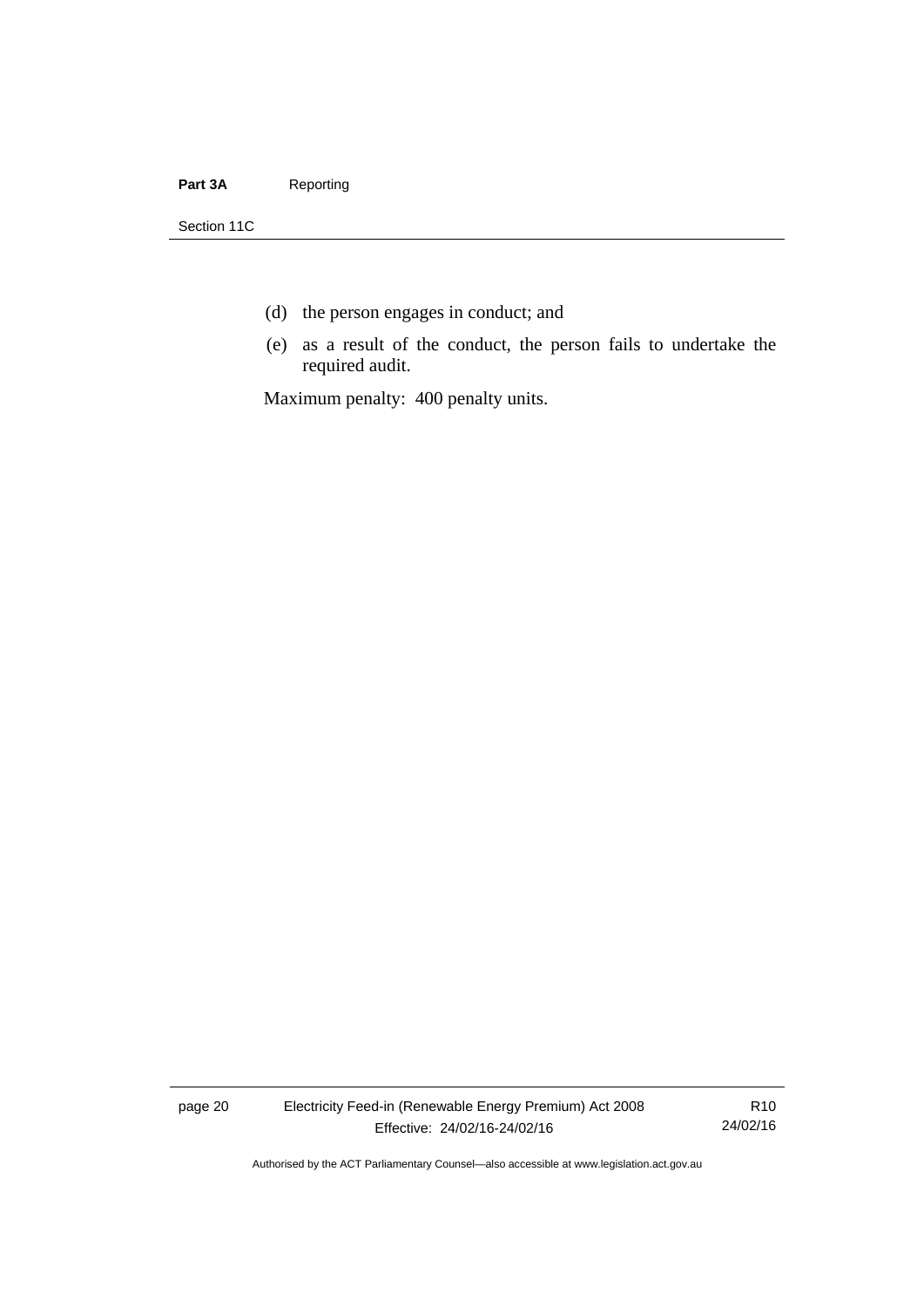# <span id="page-26-0"></span>**Part 4 Miscellaneous**

# <span id="page-26-1"></span>**12 Regulation-making power**

- (1) The Executive may make regulations for this Act.
	- *Note* Regulations must be notified, and presented to the Legislative Assembly, under the [Legislation Act](http://www.legislation.act.gov.au/a/2001-14).
- (2) A regulation may make provision in relation to notices to be placed at premises where a renewable energy generator is located.
- (3) A regulation may create offences and fix maximum penalties of not more than 30 penalty units for the offences.

# <span id="page-26-2"></span>**13 Review of operation of Act**

- (1) The Minister must review the operation of this Act at least once every 5 years (a *review period*) after the day this Act commences.
- (2) The review must include a consideration of the impact of costs under this Act on electricity users and, in particular, whether the impacts are equitable.
- (3) The Minister must present a copy of the report of the review for a review period to the Legislative Assembly not later than 6 months after the end of the review period.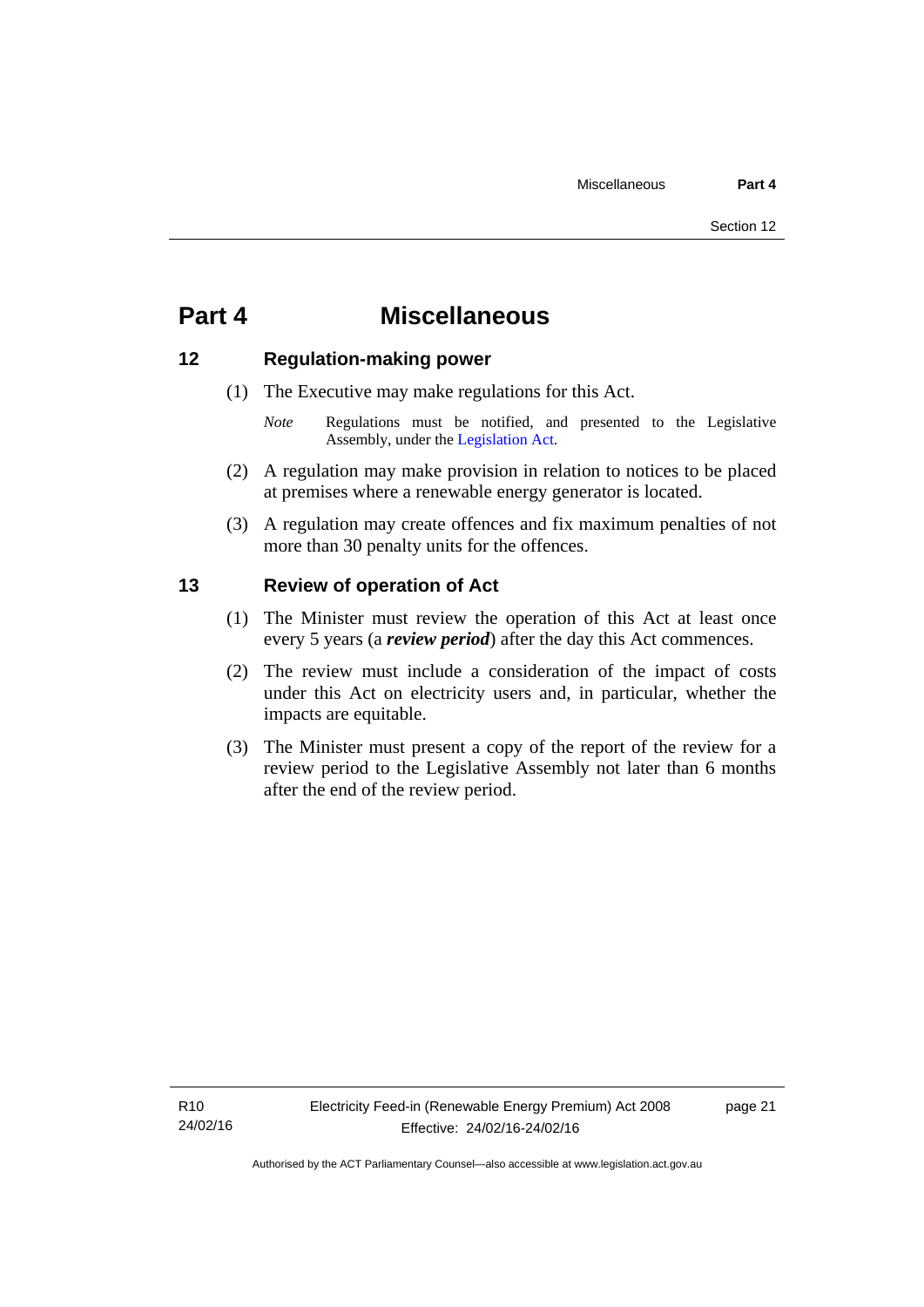#### **Part 10** Transitional—Planning, Building and Environment Legislation Amendment Act 2016

Section 30

# <span id="page-27-0"></span>**Part 10 Transitional—Planning, Building and Environment Legislation Amendment Act 2016**

# <span id="page-27-1"></span>**30 Effect of Electricity Feed-in (Renewable Energy Premium) Rate Determination 2011 (No 1)**

- (1) The *[Electricity Feed-in \(Renewable Energy Premium\) Rate](http://www.legislation.act.gov.au/di/2011-48/default.asp)  [Determination 2011 \(No 1\)](http://www.legislation.act.gov.au/di/2011-48/default.asp)* (DI2011-48) (the *determination*) has effect, and is taken to have had effect on and after 1 July 2011 until it is revoked, for all purposes as if the references in the determination, section 4, to Micro Renewable Energy Generators were references to compliant renewable energy generators.
- (2) Without limiting subsection (1) and to remove any doubt, any payment made by a NERL retailer under section 6 (3) (Feed-in from renewable energy generators to electricity network) in accordance with section 8 (Payment for electricity from renewable energy generators) using the premium rate determined under the determination is taken to be, and always have been, a valid payment.

# <span id="page-27-2"></span>**31 Expiry—pt 10**

This part expires on the day it commences.

- *Note 1* If a law validates something, the validating effect of the law does not end only because of the repeal of the law (see [Legislation Act,](http://www.legislation.act.gov.au/a/2001-14) s 88 (1)).
- *Note* 2 The expiry of transitional provisions does not end their effect (see [Legislation Act,](http://www.legislation.act.gov.au/a/2001-14) s 88).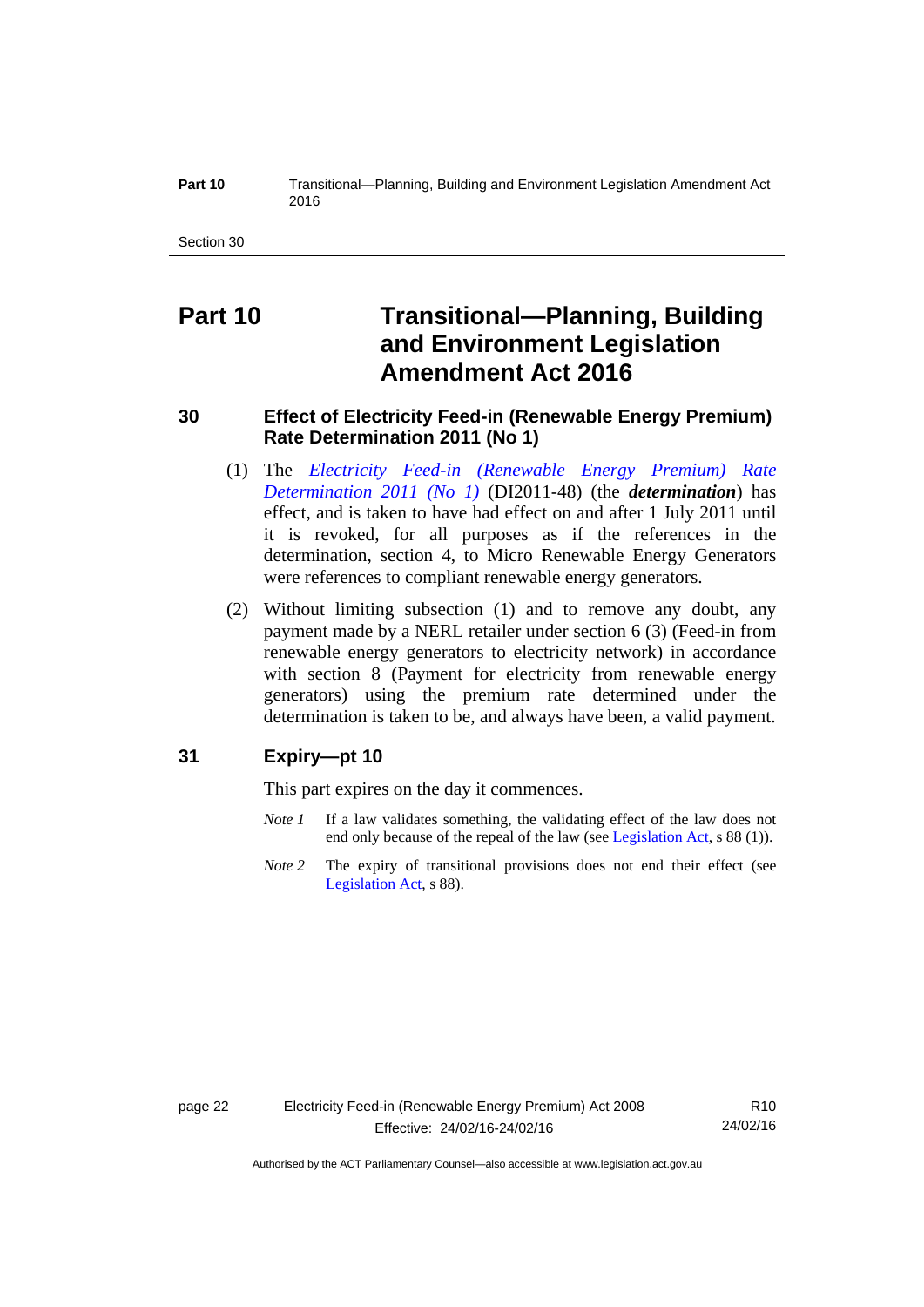# <span id="page-28-0"></span>**Dictionary**

(see  $s$  4)

*Note 1* The [Legislation Act](http://www.legislation.act.gov.au/a/2001-14) contains definitions and other provisions relevant to this Act.

*Note 2* For example, the [Legislation Act,](http://www.legislation.act.gov.au/a/2001-14) dict, pt 1, defines the following terms:

- disallowable instrument (see s 9)
	- Executive
	- Minister (see s 162)
	- National Electricity (ACT) Law
	- National Energy Retail Law (ACT)
	- quarter
	- regulation
	- under.

*additional metering costs*, in relation to electricity generated by a renewable energy generator connected to an electricity network, means metering costs associated with the electricity that are in addition to metering costs for which the distributor is responsible under the rules under the *[National Electricity \(ACT\) Law](http://www.legislation.act.gov.au/a/1997-79/default.asp)*.

*capacity*, of a renewable energy generator—see section 5C.

*compliant*—see section 5E.

*electricity distributor*—see the *[Utilities Act 2000](http://www.legislation.act.gov.au/a/2000-65)*, dictionary.

*electricity network*—see the *[Utilities Act 2000](http://www.legislation.act.gov.au/a/2000-65)*, section 7.

*eligible entity—*see section 5F (1).

*medium renewable energy generator*—see section 5D.

*micro renewable energy generator*—see section 5D.

*NERL retailer* means a person who holds a retailer authorisation under the *[National Energy Retail Law \(ACT\)](http://www.legislation.act.gov.au/a/2012-31/default.asp)*.

*normal cost of electricity*—see section 6A.

R10 24/02/16 page 23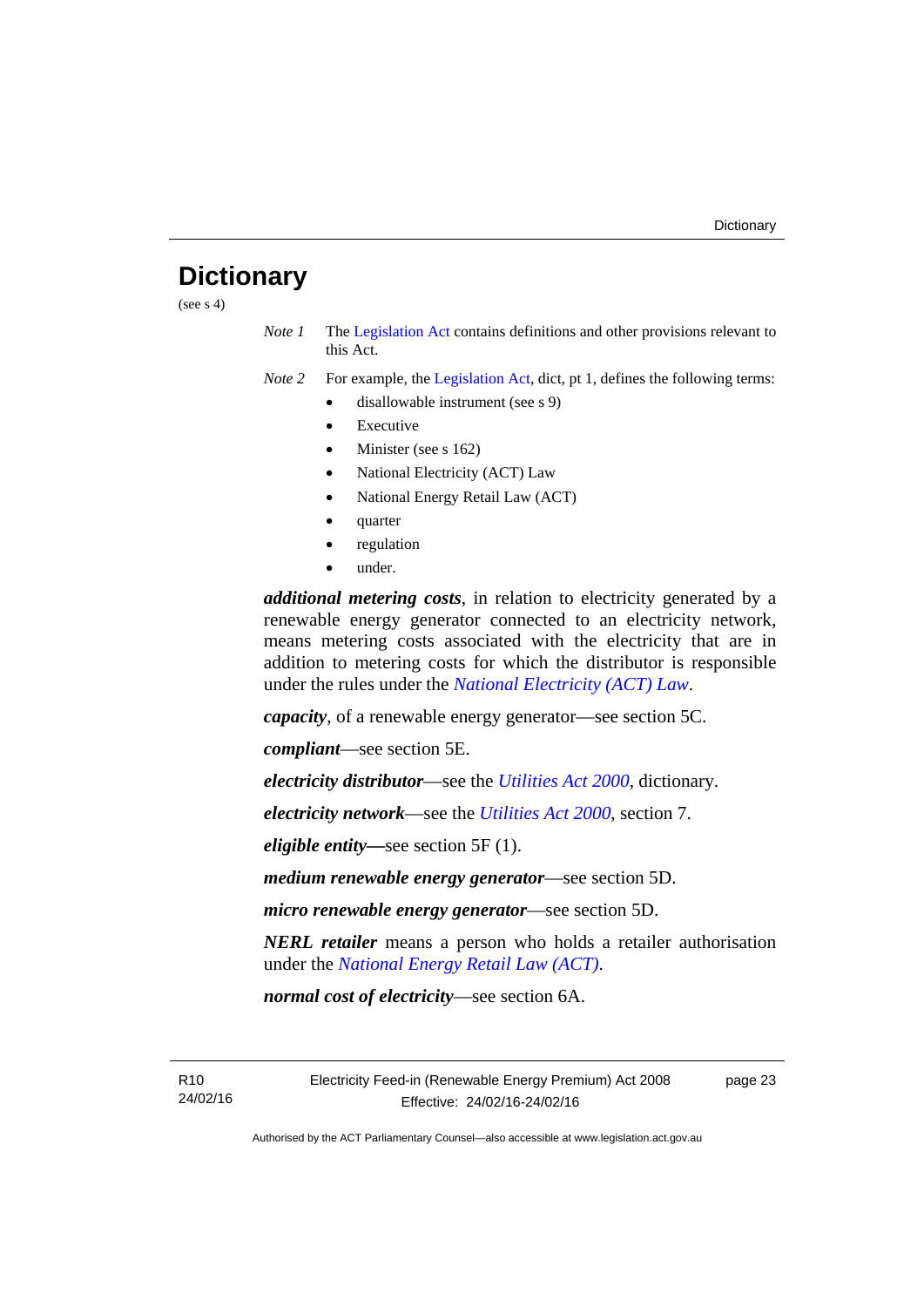*premium rate*, for electricity supplied from a renewable energy generator to an electricity distributor's network, means the premium rate determined under section 10 for the first financial year in which both—

- (a) the generator is connected to the network to enable electricity generated by the generator to be supplied to the network; and
- (b) the eligible entity for the generator makes the application for payment mentioned in section 6 (3).

*renewable energy generator*—see section 5B.

*renewable energy source*—see section 5B.

*reporting entity*—see section 11B (3).

*required information*—see section 11B (1).

page 24 Electricity Feed-in (Renewable Energy Premium) Act 2008 Effective: 24/02/16-24/02/16

R10 24/02/16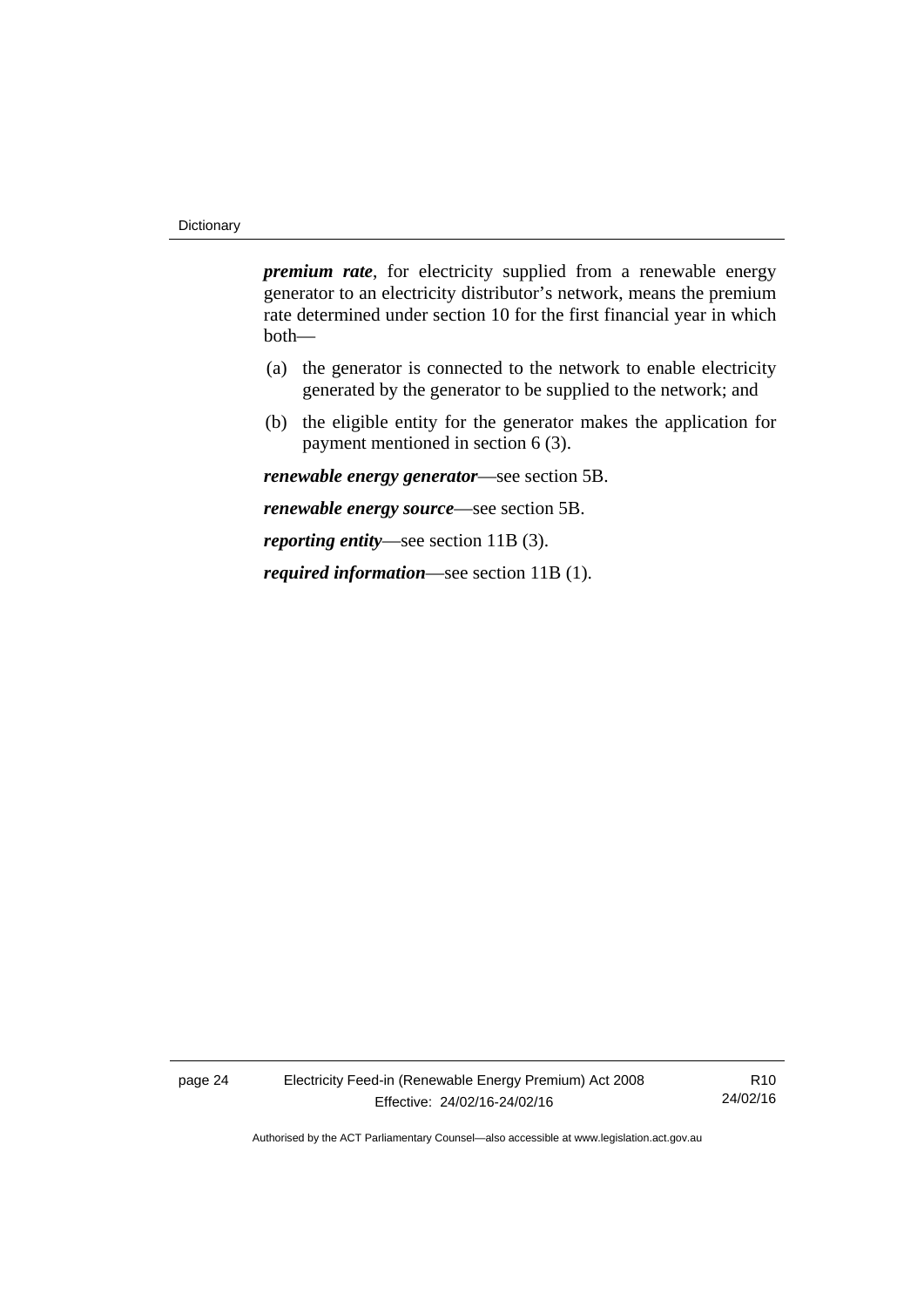# <span id="page-30-0"></span>**Endnotes**

# **1 About the endnotes**

Amending and modifying laws are annotated in the legislation history and the amendment history. Current modifications are not included in the republished law but are set out in the endnotes.

Not all editorial amendments made under the *[Legislation Act 2001](http://www.legislation.act.gov.au/a/2001-14)*, part 11.3 are annotated in the amendment history. Full details of any amendments can be obtained from the Parliamentary Counsel's Office.

Uncommenced amending laws are not included in the republished law. The details of these laws are underlined in the legislation history. Uncommenced expiries are underlined in the legislation history and amendment history.

If all the provisions of the law have been renumbered, a table of renumbered provisions gives details of previous and current numbering.

The endnotes also include a table of earlier republications.

| $A = Act$                                    | NI = Notifiable instrument                  |
|----------------------------------------------|---------------------------------------------|
| $AF =$ Approved form                         | $o = order$                                 |
| $am = amended$                               | $om = omitted/repealed$                     |
| $amdt = amendment$                           | $ord = ordinance$                           |
| $AR = Assembly resolution$                   | $orig = original$                           |
| $ch = chapter$                               | par = paragraph/subparagraph                |
| $CN =$ Commencement notice                   | $pres = present$                            |
| $def = definition$                           | $prev = previous$                           |
| $DI = Disallowable instrument$               | $(\text{prev}) = \text{previously}$         |
| $dict = dictionary$                          | $pt = part$                                 |
| $disallowed = disallowed by the Legislative$ | $r = rule/subrule$                          |
| Assembly                                     | $reloc = relocated$                         |
| $div = division$                             | $renum = renumbered$                        |
| $exp = expires/expired$                      | $R[X]$ = Republication No                   |
| $Gaz = gazette$                              | $RI = reissue$                              |
| $hdg = heading$                              | $s = section/subsection$                    |
| $IA = Interpretation Act 1967$               | $sch = schedule$                            |
| ins = inserted/added                         | $sdiv = subdivision$                        |
| $LA =$ Legislation Act 2001                  | $SL = Subordinate$ law                      |
| $LR =$ legislation register                  | $sub =$ substituted                         |
| LRA = Legislation (Republication) Act 1996   | $underlining = whole or part not commenced$ |
| $mod = modified/modification$                | or to be expired                            |
|                                              |                                             |

### <span id="page-30-2"></span>**2 Abbreviation key**

R10 24/02/16 Electricity Feed-in (Renewable Energy Premium) Act 2008 Effective: 24/02/16-24/02/16

page 25

<span id="page-30-1"></span>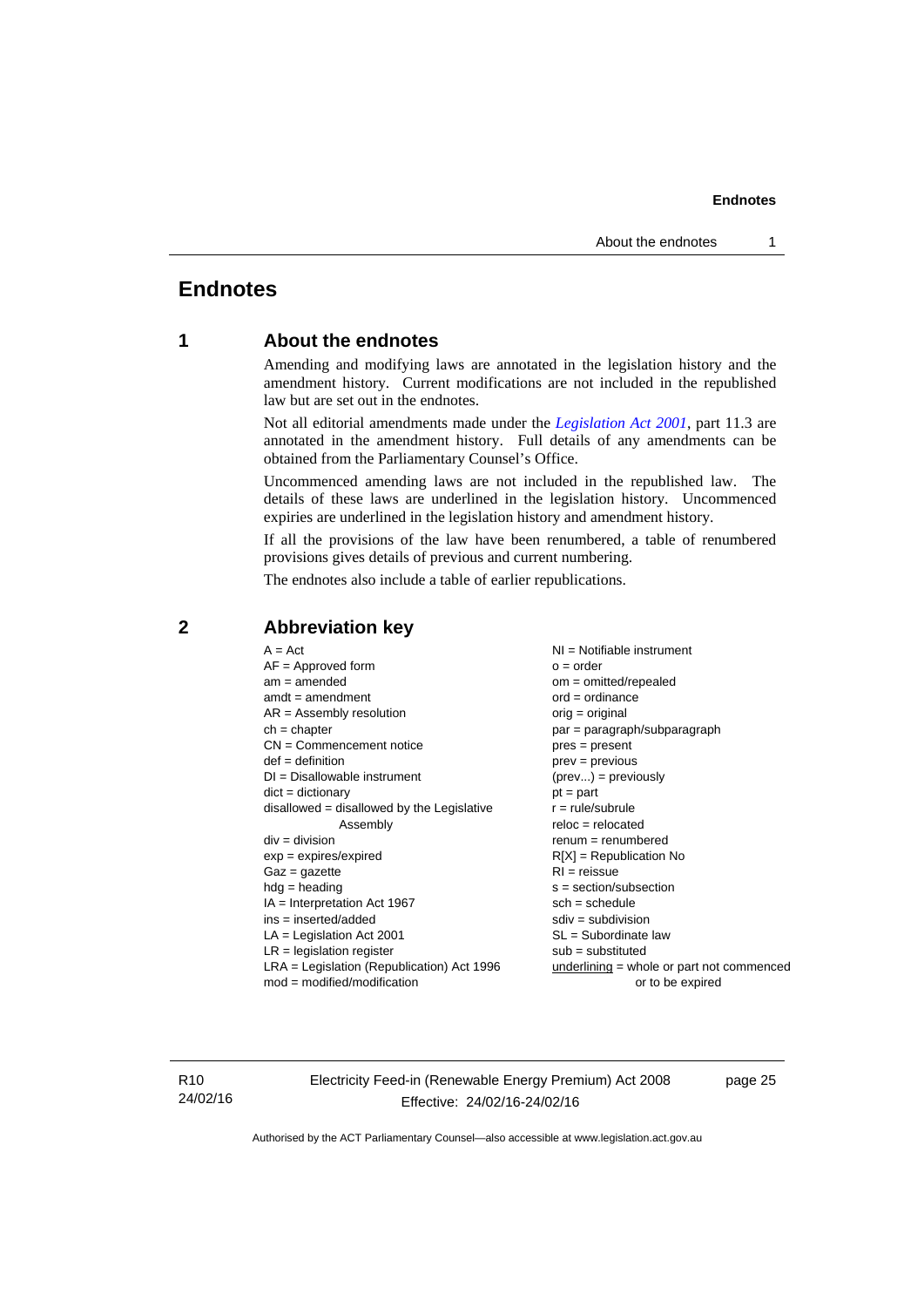3 Legislation history

# <span id="page-31-0"></span>**3 Legislation history**

#### **Electricity Feed-in (Renewable Energy Premium) Act 2008 A2008-21**  notified LR 9 July 2008

s 1, s 2 commenced 9 July 2008 (LA s 75 (1))

remainder commenced 1 March 2009 (s 2 and [CN2009-5\)](http://www.legislation.act.gov.au/cn/2009-5/default.asp)

as amended by

#### **[Electricity Feed-in \(Renewable Energy Premium\) Amendment](http://www.legislation.act.gov.au/a/2009-8)  [Act 2009](http://www.legislation.act.gov.au/a/2009-8) A2009-8**

notified LR 2 March 2009

s 1, s 2 taken to have commenced 1 March 2009 (LA s 75 (2)) remainder taken to have commenced 1 March 2009 (s 2 and see A2008-21)

#### **[Electricity Feed-in \(Renewable Energy Premium\) Amendment](http://www.legislation.act.gov.au/a/2011-6)  [Act 2011](http://www.legislation.act.gov.au/a/2011-6) A2011-6**

notified LR 24 February 2011 s 1, s 2 commenced 24 February 2011 (LA s 75 (1)) remainder commenced 7 March 2011 (s 2 and [CN2011-3\)](http://www.legislation.act.gov.au/cn/2011-3/default.asp)

#### **[Electricity Feed-in \(Renewable Energy Premium\) Amendment](http://www.legislation.act.gov.au/a/2011-25)  [Act 2011 \(No 2\)](http://www.legislation.act.gov.au/a/2011-25) A2011-25**

notified LR 11 July 2011 s 1, s 2 commenced 11 July 2011 (LA s 75 (1)) remainder commenced 12 July 2011 (s 2)

# **[Statute Law Amendment Act 2011 \(No 3\)](http://www.legislation.act.gov.au/a/2011-52) A2011-52 sch 3 pt 3.21**

notified LR 28 November 2011

s 1, s 2 commenced 28 November 2011 (LA s 75 (1)) sch 3 pt 3.21 commenced 12 December 2011 (s 2)

#### **[National Energy Retail Law \(Consequential Amendments\) Act 2012](http://www.legislation.act.gov.au/a/2012-32) A2012-32 pt 3**

notified LR 14 June 2012 s 1, s 2 commenced 14 June 2012 (LA s 75 (1)) pt 3 commenced 1 July 2012 (s 2 (1) and see [National Energy Retail](http://www.legislation.act.gov.au/a/2012-31)  [Law \(ACT\) Act 2012](http://www.legislation.act.gov.au/a/2012-31) A2012-31, s 2 (1) and [CN2012-12\)](http://www.legislation.act.gov.au/cn/2012-12/default.asp)

page 26 Electricity Feed-in (Renewable Energy Premium) Act 2008 Effective: 24/02/16-24/02/16

R10 24/02/16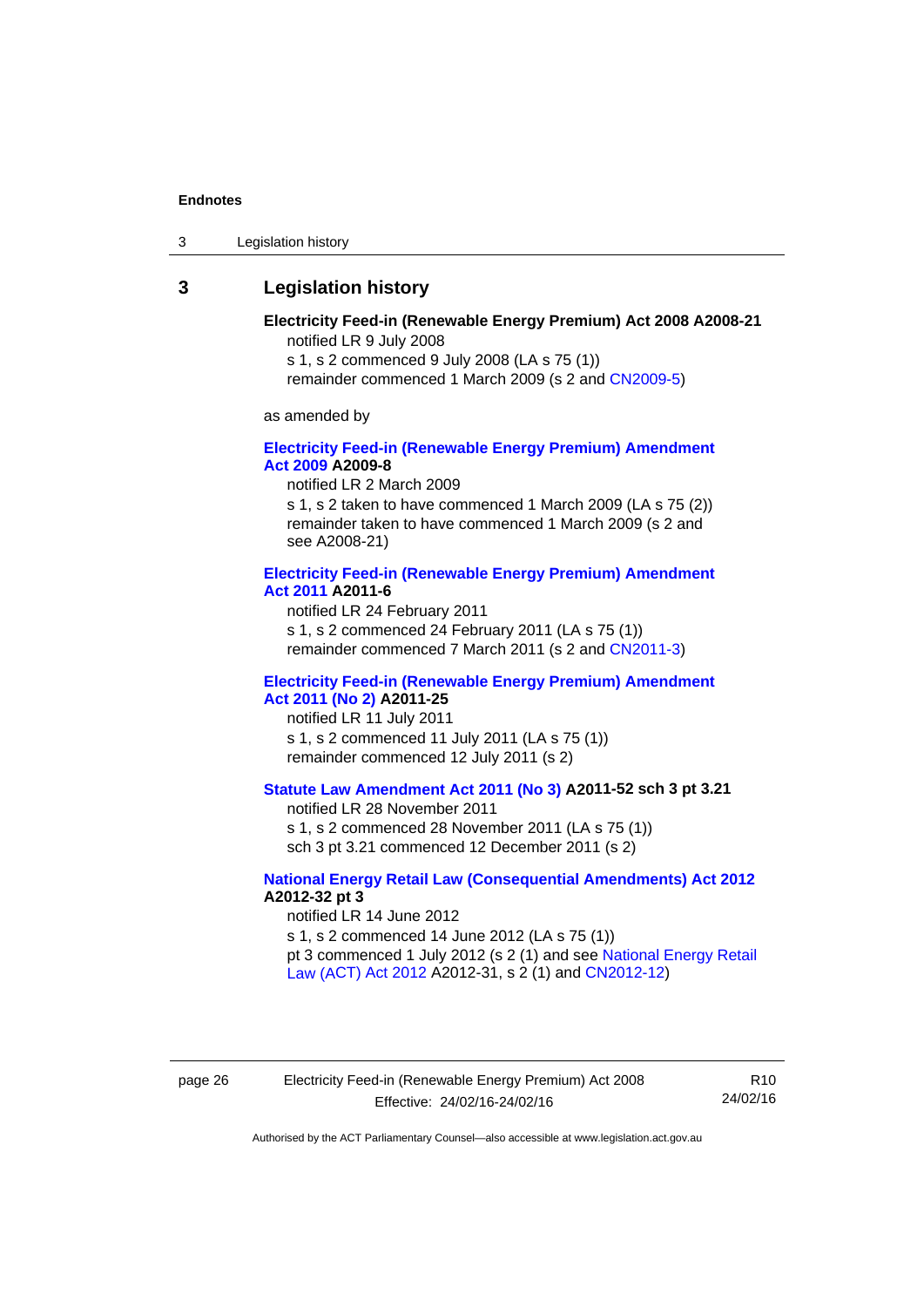#### **[Training and Tertiary Education Amendment Act 2014](http://www.legislation.act.gov.au/a/2014-48) A2014-48 sch 1 pt 1.9**

notified LR 6 November 2014

s 1, s 2 commenced 6 November 2014 (LA s 75 (1))

sch 1 pt 1.9 commenced 20 November 2014 (s 2)

#### **[Dangerous Substances \(Loose-fill Asbestos Eradication\) Legislation](http://www.legislation.act.gov.au/a/2015-6/default.asp)  [Amendment Act 2015](http://www.legislation.act.gov.au/a/2015-6/default.asp) A2015-6 sch 1 pt 1.4**

notified LR 31 March 2015

s 1, s 2 commenced 31 March 2015 (LA s 75 (1))

sch 1 pt 1.4 commenced 17 April 2015 (s 2 and [CN2015-6\)](http://www.legislation.act.gov.au/cn/2015-6/default.asp)

#### **[Electricity Feed-in Tariff Schemes Legislation Amendment Act 2015](http://www.legislation.act.gov.au/a/2015-20/default.asp) A2015-20 pt 3**

notified LR 15 June 2015 s 1, s 2 commenced 15 June 2015 (LA s 75 (1)) pt 3 commenced 16 June 2015 (s 2)

#### **[Building \(Loose-fill Asbestos Eradication\) Legislation Amendment](http://www.legislation.act.gov.au/a/2015-42/default.asp)  [Act 2015](http://www.legislation.act.gov.au/a/2015-42/default.asp) A2015-42 pt 7**

notified LR 5 November 2015

s 1, s 2 commenced 5 November 2015 (LA s 75 (1))

pt 7 commenced 13 November 2015 (s 2 (1) and [CN2015-21\)](http://www.legislation.act.gov.au/cn/2015-21/default.asp)

#### **[Planning, Building and Environment Legislation Amendment Act](http://www.legislation.act.gov.au/a/2016-2/default.asp)  [2016](http://www.legislation.act.gov.au/a/2016-2/default.asp) A2016-2 pt 3**

notified LR 23 February 2016

- s 1, s 2 commenced 23 February 2016 (LA s 75 (1))
- pt 3 commenced 24 February 2016 (s 2)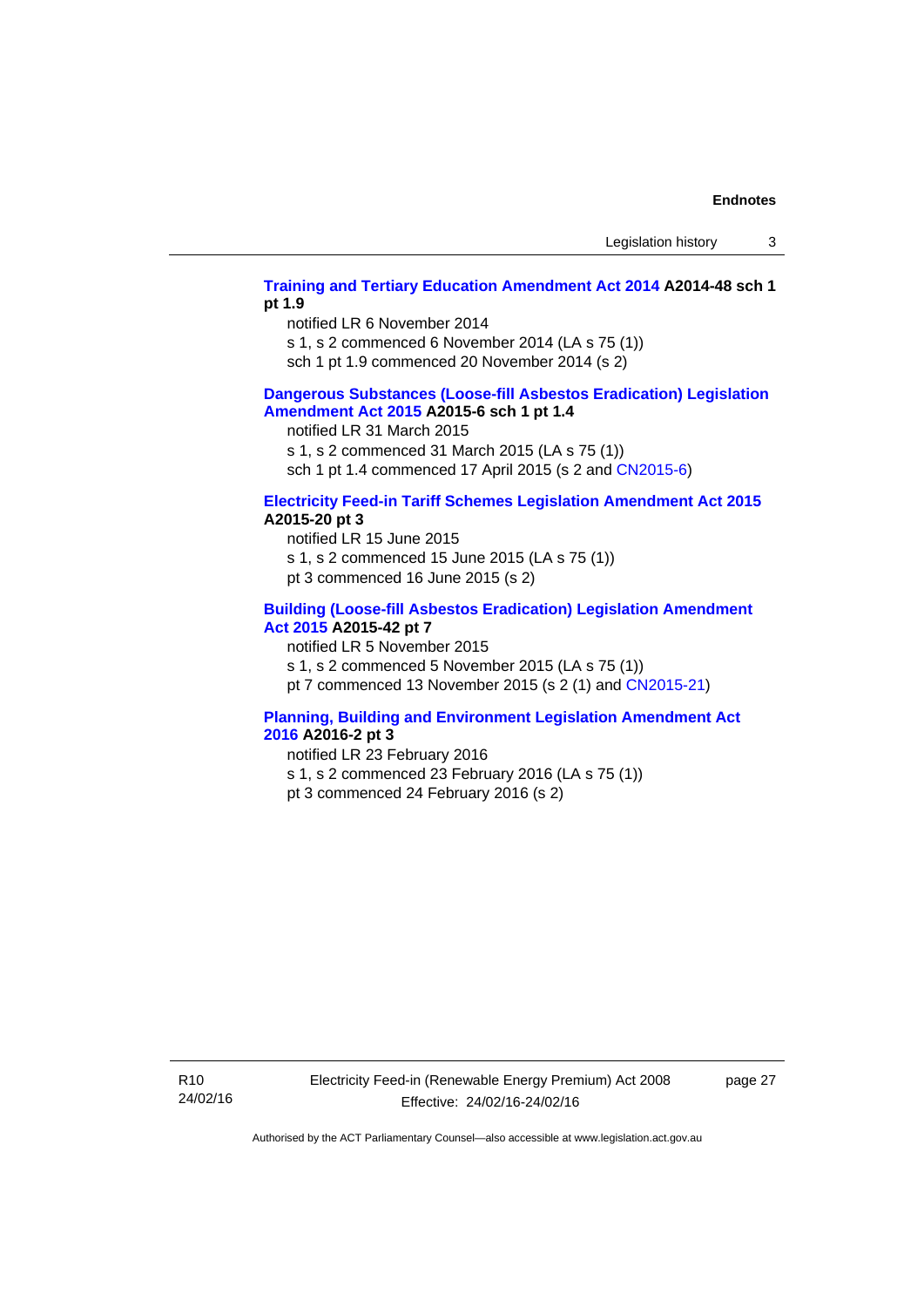4 Amendment history

#### <span id="page-33-0"></span>**4 Amendment history**

```
Commencement 
s 2 om LA s 89 (4) 
Objects of Act 
A2009-8 s 4
Offences against Act—application of Criminal Code etc 
s 5AA ins A2015-20 s 11 
Objects and important concepts 
pt 1A hdg ins A2009-8 s 5 
Objects of Act 
s 5A ins A2009-8 s 5 
Meaning of renewable energy generator and renewable energy source
 A2009-8 s 5
               sub A2011-6 s 4 
                am A2015-20 s 12 
Meaning of capacity
 A2009-8 s 5
                sub A2011-6 s 4 
Meaning of medium renewable energy generator and micro renewable 
energy generator
               A2009-8 s 5
               sub A2011-6 s 4 
Meaning of compliant
s 5E ins A2011-6 s 4 
               am A2011-25 s 4; A2015-20 s 13 
Meaning of eligible entity
A2011-6 s 4
                am A2011-52 amdt 3.74; A2012-32 s 6, s 7; A2014-48
               amdt 1.18, amdt 1.19 
Feed-in from renewable energy generators to electricity network 
s 6 am A2009-8 A2011-6 s 5;
               A2012-32 ss 8-10
What is the normal cost of electricity? 
 A2009-8 s 9
Utility service 
A2012-32 s 11
Payment for electricity from renewable energy generators 
A2009-8 s 10
                am A2011-6 ss 6-8; A2011-25 s 5, s 6
```

| Electricity Feed-in (Renewable Energy Premium) Act 2008<br>page 28 |                              | R <sub>10</sub> |
|--------------------------------------------------------------------|------------------------------|-----------------|
|                                                                    | Effective: 24/02/16-24/02/16 | 24/02/16        |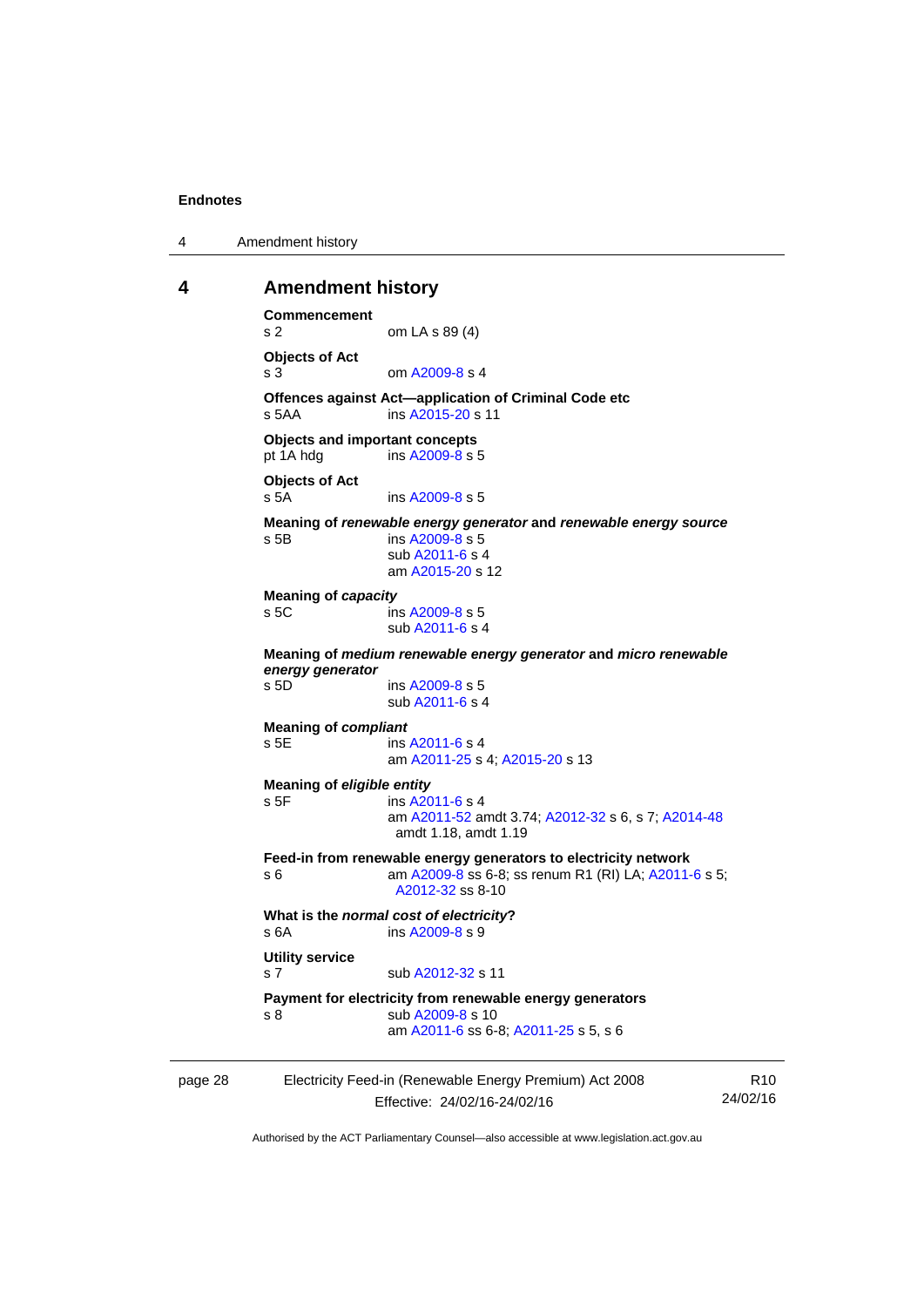page 29

| s 8A                                   | Recovery of cost of renewable energy premium<br>ins A2009-8 s 11<br>am A2011-6 s 9; A2012-32 s 12                                                                                                                                                                                                                                                                                |  |  |  |
|----------------------------------------|----------------------------------------------------------------------------------------------------------------------------------------------------------------------------------------------------------------------------------------------------------------------------------------------------------------------------------------------------------------------------------|--|--|--|
| s 10                                   | Determination of premium rate<br>am A2009-8 ss 12-15; pars renum R1 (RI) LA; A2011-6<br>ss 10-12; ss renum R2 LA; A2012-32 s 13; A2015-20 s 14                                                                                                                                                                                                                                   |  |  |  |
| Premium rate-20 years<br>s 11          | am A2009-8 s 16; A2011-6 s 13; A2015-6 amdt 1.11;<br>A2015-42 s 27, s 28                                                                                                                                                                                                                                                                                                         |  |  |  |
| <b>Reporting</b><br>pt 3A hdg          | ins A2011-25 s 7                                                                                                                                                                                                                                                                                                                                                                 |  |  |  |
| <b>Report by Minister</b><br>s 11A     | ins A2011-25 s 7<br>sub A2015-20 s 15                                                                                                                                                                                                                                                                                                                                            |  |  |  |
| s 11B                                  | Electricity distributors to give information to Minister<br>ins A2011-25 s 7<br>sub A2015-20 s 15                                                                                                                                                                                                                                                                                |  |  |  |
| s 11C                                  | Audit of information given to Minister<br>ins A2015-20 s 15                                                                                                                                                                                                                                                                                                                      |  |  |  |
| <b>Regulation-making power</b><br>s 12 | am A2015-20 s 16                                                                                                                                                                                                                                                                                                                                                                 |  |  |  |
|                                        | Transitional—Planning, Building and Environment Legislation Amendment                                                                                                                                                                                                                                                                                                            |  |  |  |
| Act 2016<br>pt 10 hdg                  | ins A2016-2 s 5<br>exp 24 February 2016 (s 31)                                                                                                                                                                                                                                                                                                                                   |  |  |  |
| Determination 2011 (No 1)<br>s 30      | <b>Effect of Electricity Feed-in (Renewable Energy Premium) Rate</b><br>ins A2016-2 s 5<br><u>exp 24 February 2016 (s 31)</u>                                                                                                                                                                                                                                                    |  |  |  |
| Expiry-pt 10<br>s 31                   | ins A2016-2 s 5<br><u>exp 24 February 2016 (s 31)</u>                                                                                                                                                                                                                                                                                                                            |  |  |  |
| <b>Dictionary</b><br>dict              | am A2009-8 s 17; A2011-52 amdt 3.75; A2012-32 s 14<br>def capacity ins A2011-6 s 14<br>def compliant ins A2011-6 s 14<br>def <i>customer</i> om A2011-52 amdt 3.76<br>def electricity supplier om A2012-32 s 15<br>def eligible entity ins A2011-52 amdt 3.77<br>def medium renewable energy generator ins A2011-6 s 14<br>def micro renewable energy generator ins A2011-6 s 14 |  |  |  |

R10 24/02/16 Electricity Feed-in (Renewable Energy Premium) Act 2008 Effective: 24/02/16-24/02/16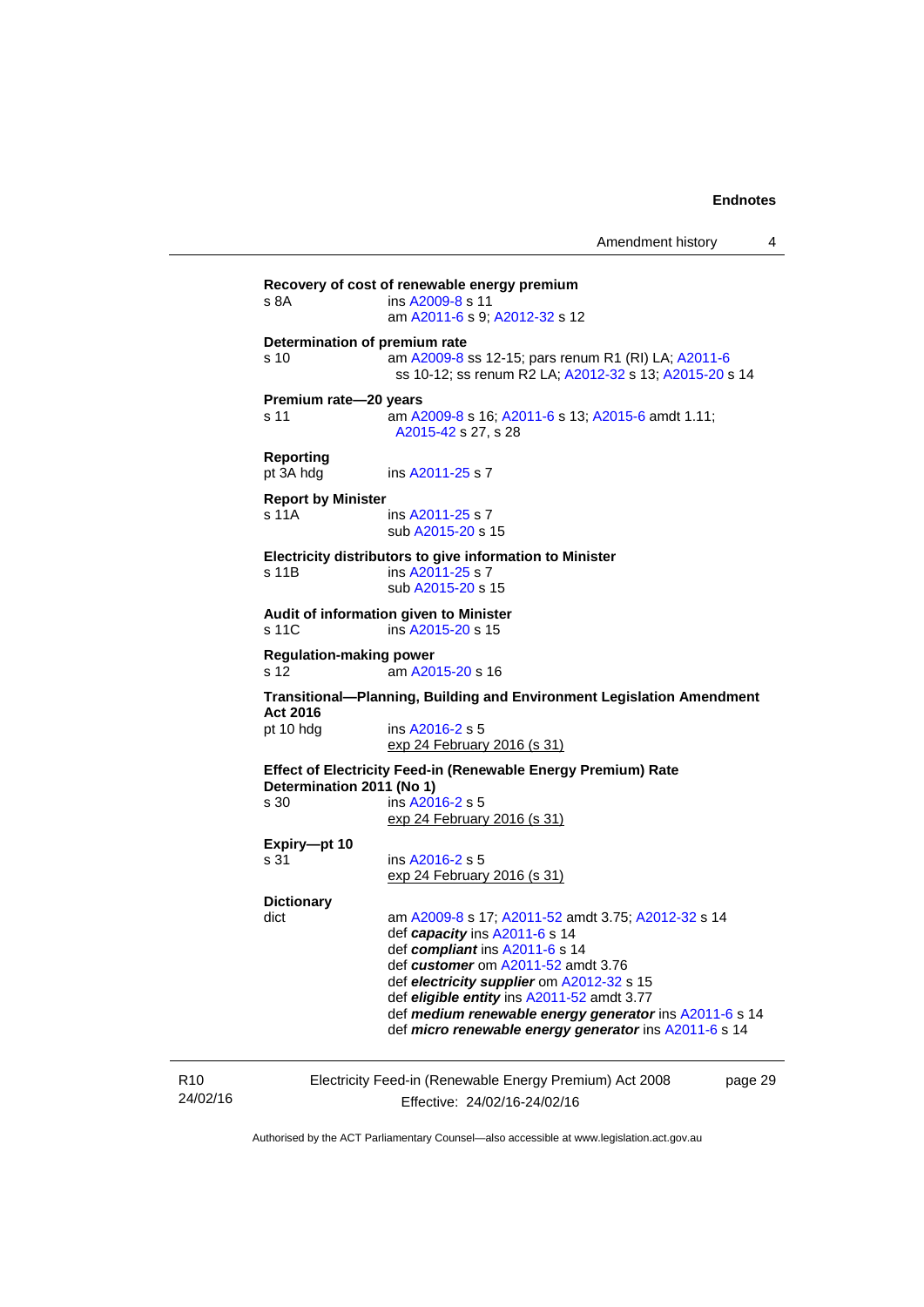4 Amendment history

- def *National Electricity (ACT) Law* ins [A2009-8](http://www.legislation.act.gov.au/a/2009-8) s 18 om [A2011-52](http://www.legislation.act.gov.au/a/2011-52) amdt 3.78
- def *National Electricity (ACT) Regulations* ins [A2009-8](http://www.legislation.act.gov.au/a/2009-8) s 18 om [A2011-6](http://www.legislation.act.gov.au/a/2011-6) s 15
- def *NEL compliant* ins [A2009-8](http://www.legislation.act.gov.au/a/2009-8) s 18 om [A2011-6](http://www.legislation.act.gov.au/a/2011-6) s 15
- def *NERL retailer* ins [A2012-32](http://www.legislation.act.gov.au/a/2012-32) s 16
- def *normal cost of electricity* ins [A2009-8](http://www.legislation.act.gov.au/a/2009-8) s 18
- def *occupier* om [A2011-52](http://www.legislation.act.gov.au/a/2011-52) amdt 3.78
- def *premium rate* sub [A2009-8](http://www.legislation.act.gov.au/a/2009-8) s 19
	- am [A2011-6](http://www.legislation.act.gov.au/a/2011-6) s 16
- def *renewable energy generator* ins [A2009-8](http://www.legislation.act.gov.au/a/2009-8) s 19 sub [A2011-6](http://www.legislation.act.gov.au/a/2011-6) s 17
- def *renewable energy source* sub [A2009-8](http://www.legislation.act.gov.au/a/2009-8) s 19 sub [A2011-6](http://www.legislation.act.gov.au/a/2011-6) s 17
- def *reporting entity* ins [A2015-20](http://www.legislation.act.gov.au/a/2015-20) s 17
- def *required information* ins [A2015-20](http://www.legislation.act.gov.au/a/2015-20) s 17
- def *transition franchise tariff retail price* om [A2011-6](http://www.legislation.act.gov.au/a/2011-6) s 18
- def *utility* om [A2012-32](http://www.legislation.act.gov.au/a/2012-32) s 17

page 30 Electricity Feed-in (Renewable Energy Premium) Act 2008 Effective: 24/02/16-24/02/16

R10 24/02/16